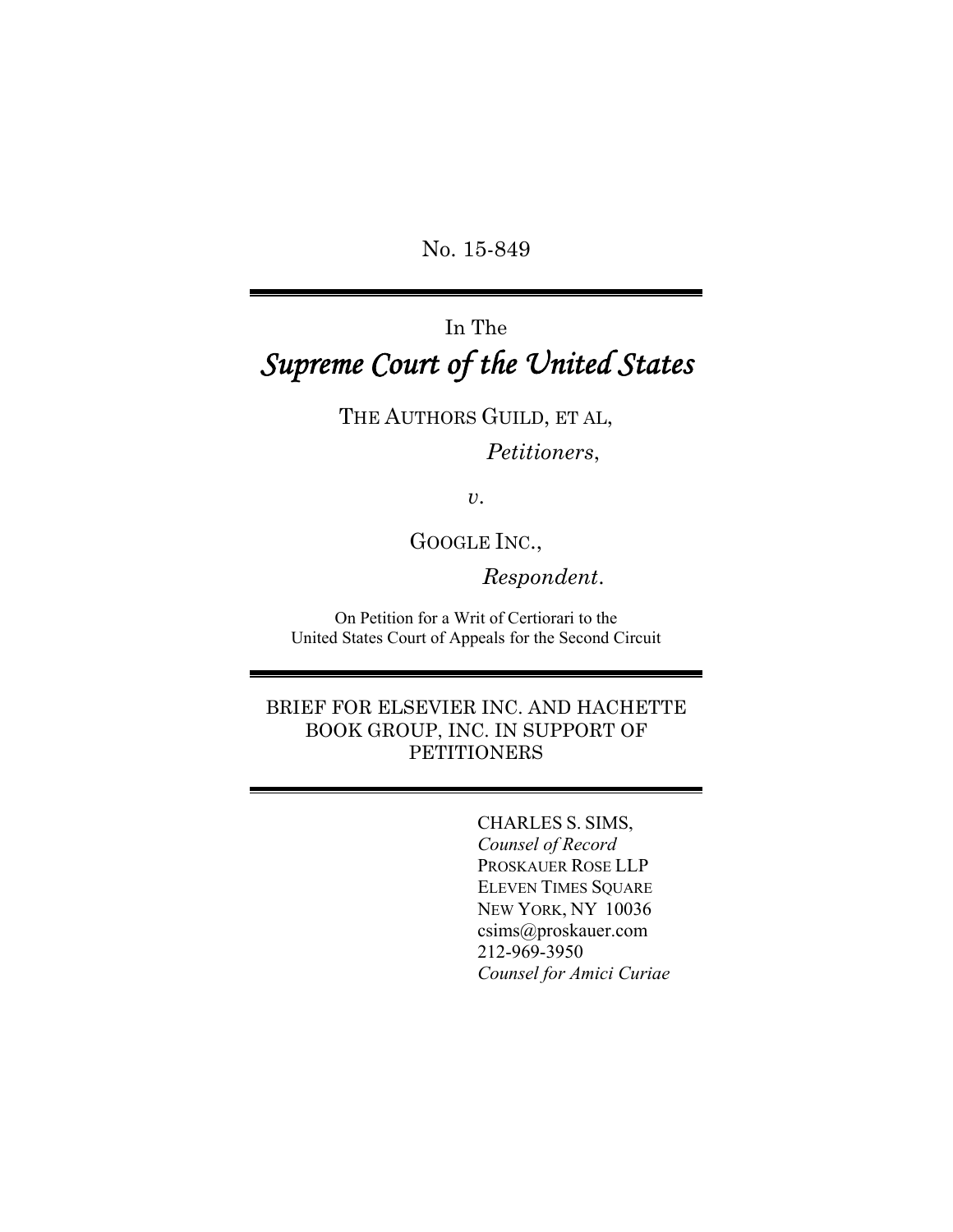# **TABLE OF CONTENTS**

|                | INTEREST OF THE AMICI CURIAE  1                                                                                                                                                                                                 |
|----------------|---------------------------------------------------------------------------------------------------------------------------------------------------------------------------------------------------------------------------------|
|                | <b>INTRODUCTION AND SUMMARY OF</b>                                                                                                                                                                                              |
|                | REASONS FOR GRANTING THE WRIT 4                                                                                                                                                                                                 |
| $\mathbf{I}$ . | THE SECOND CIRCUIT'S APPROACH TO<br><b>TRANSFORMATIVE USE INCORRECTLY</b><br>PERMITS A COMMERCIAL ENTERPRISE<br>TO ENGAGE IN THE VERBATIM DIGITAL<br>COPYING OF THE ENTIRETY OF EVERY<br><b>BOOK IN LIBRARY COLLECTIONS.  4</b> |
|                | Subordination of the Exclusive<br>A.                                                                                                                                                                                            |
|                | B. Displacement of Full Factorial<br>Analysis by a Swollen Doctrine of                                                                                                                                                          |
|                |                                                                                                                                                                                                                                 |
| II.            | THE SECOND CIRCUIT'S DECISION ELIMI-<br>NATES THE EXCLUSIVE RIGHTS TO COPY<br>AND DISTRIBUTE COPIES AND RENDERS<br>COPYRIGHTED WORKS RADICALLY                                                                                  |
| III.           | THE UNPRECEDENTED SCALE OF THE<br>SECOND CIRCUIT'S FAIR USE DOCTRINE                                                                                                                                                            |
|                |                                                                                                                                                                                                                                 |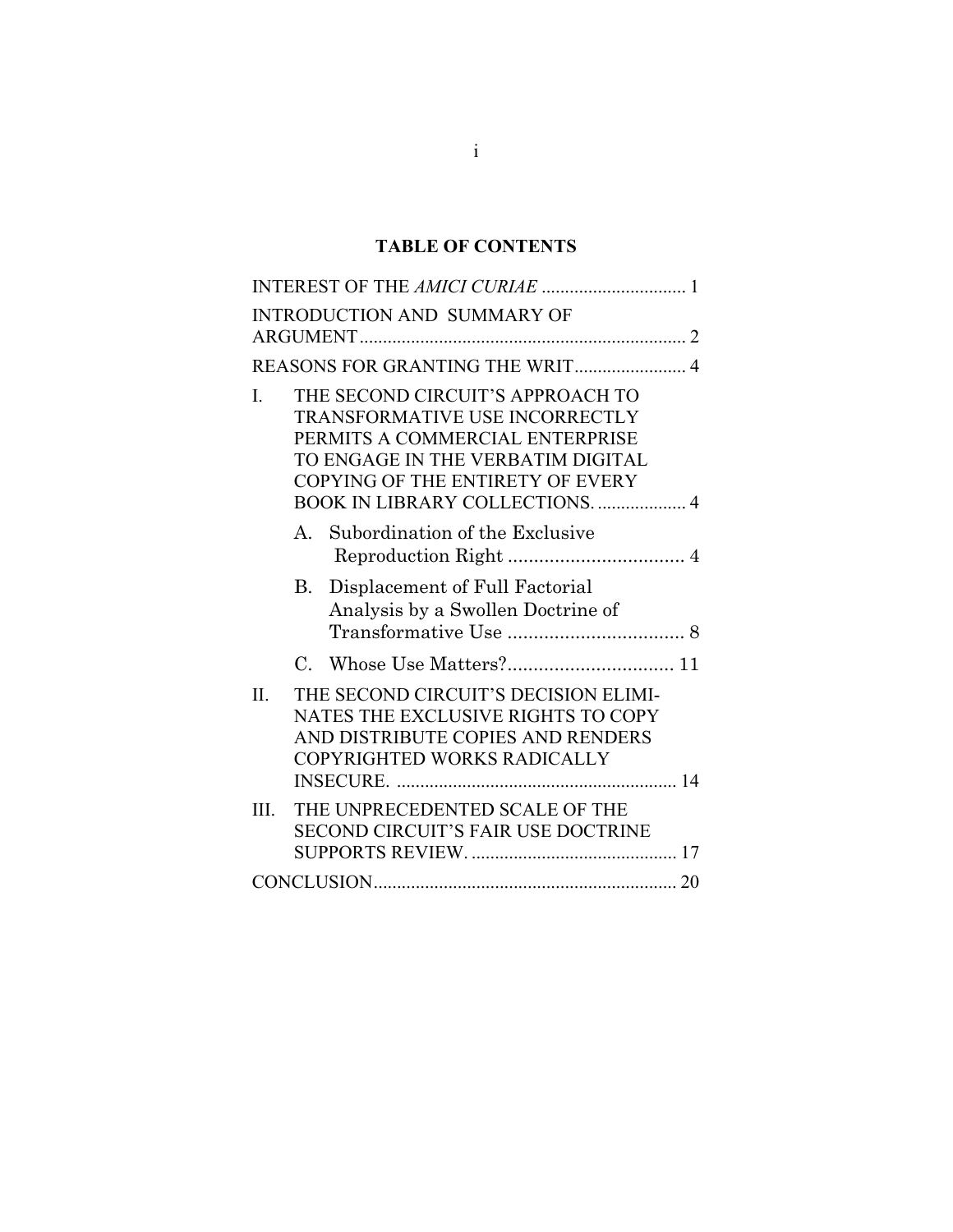# **TABLE OF AUTHORITIES**

# **Page(s)**

# **CASES**

| Am. Geophysical Union v. Texaco Inc.,                                 |
|-----------------------------------------------------------------------|
| Authors Guild, Inc. v. HathiTrust,                                    |
| Authors Guild v. Google, Inc.,                                        |
| Basic Books, Inc. v. Kinko's Graphics                                 |
| Corp.,<br>758 F. Supp. 1522 (S.D.N.Y. 1991)  12                       |
| Bill Graham Archives v. Dorling<br>Kindersley Ltd.,                   |
| Cambridge Univ. Press v. Patton,<br>769 F.3d 1232 (11th Cir. 2014) 18 |
| Campbell v. Acuff-Rose Music, Inc.,                                   |
| Castle Rock Entm't, Inc. v. Carol<br>Publ'g Grp., Inc.,               |
| Chavez v. Arte Publico Press,                                         |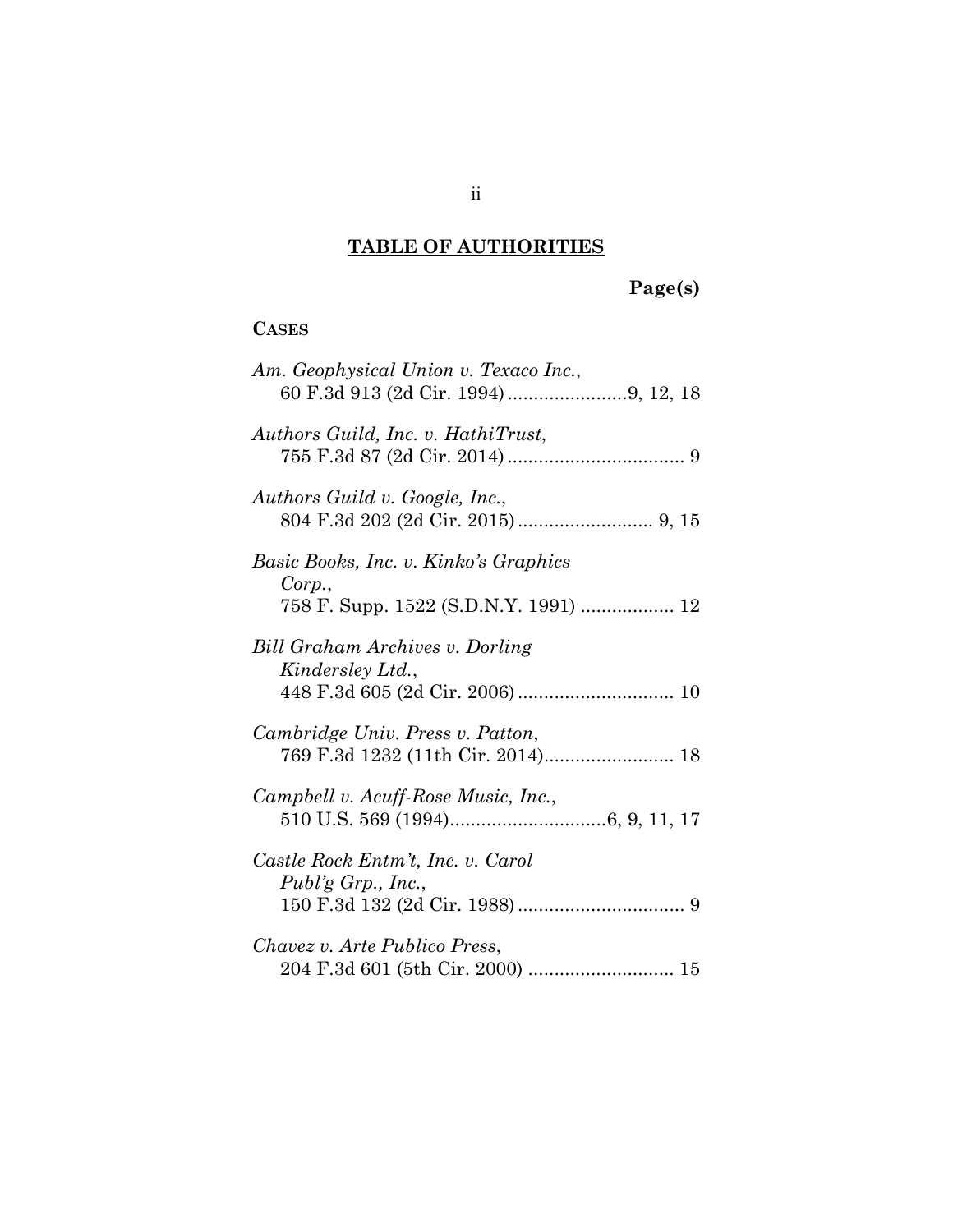| Fla. Prepaid Postsecondary Educ.<br>Expense Bd. v. Coll. Sav. Bank,                             |
|-------------------------------------------------------------------------------------------------|
| Fox News Network, LLC v. TVEyes,<br>Inc.,                                                       |
| Fox News Network, LLC v. TVEyes,<br>Inc.,<br>No. 13 Civ. 5315 (AKH), 2015 WL                    |
| Harper & Row, Publishers, Inc. v.<br>Nation Enters.,                                            |
| Infinity Broad. Corp. v. Kirkwood,                                                              |
| Metro-Goldwyn-Mayer Studios Inc. v.<br>Grokster, Ltd.,                                          |
| Pac. & S. Co. v. Duncan,<br>744 F.2d 1490 (11th Cir. 1984) 12                                   |
| Perfect 10, Inc. v. Amazon.com, Inc.                                                            |
| Princeton Univ. Press v. Mich.<br>Document Servs., Inc.,<br>99 F.3d 1381 (6th Cir. 1996) 11, 18 |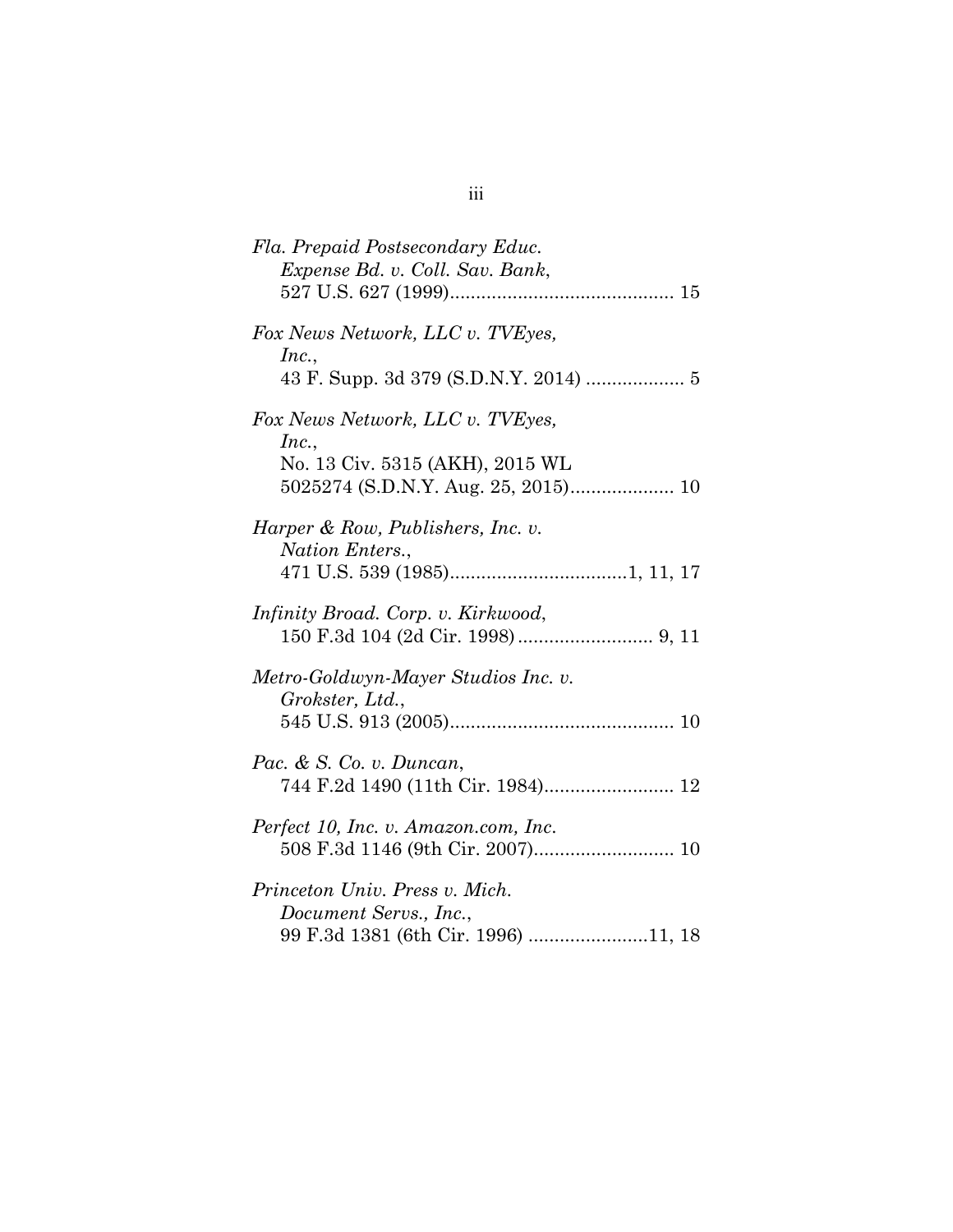# **STATUTES**

| <b>OTHER AUTHORITIES</b> |  |  |  |
|--------------------------|--|--|--|
|                          |  |  |  |
|                          |  |  |  |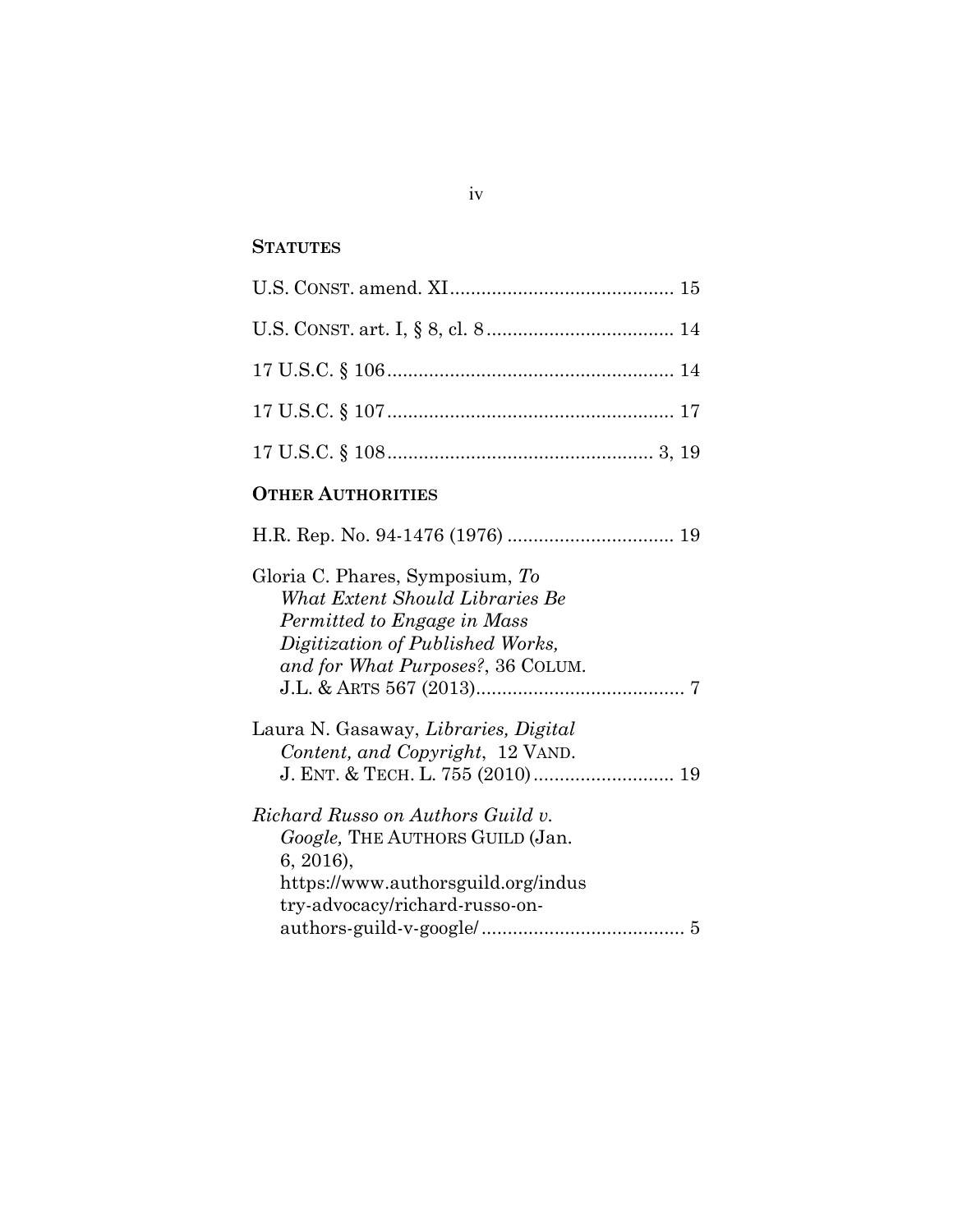| State Sovereign Immunity and         |  |
|--------------------------------------|--|
| Protection of Intellectual Property: |  |
| Hearing Before the Subcomm. On       |  |
| Courts & Intellectual Prop. of the   |  |
| H. Comm. On the Judiciary, 106th     |  |
| Cong. $55(2000)$ (statement of       |  |
| Marybeth Peters, Register of         |  |
| -15                                  |  |
| U.S. COPYWRIGHT OFFICE, ORPHAN AND   |  |
| MASS DIGITIZATION (June 2015),       |  |
| http://copyright.gov/orphan/reports/ |  |
|                                      |  |
|                                      |  |

v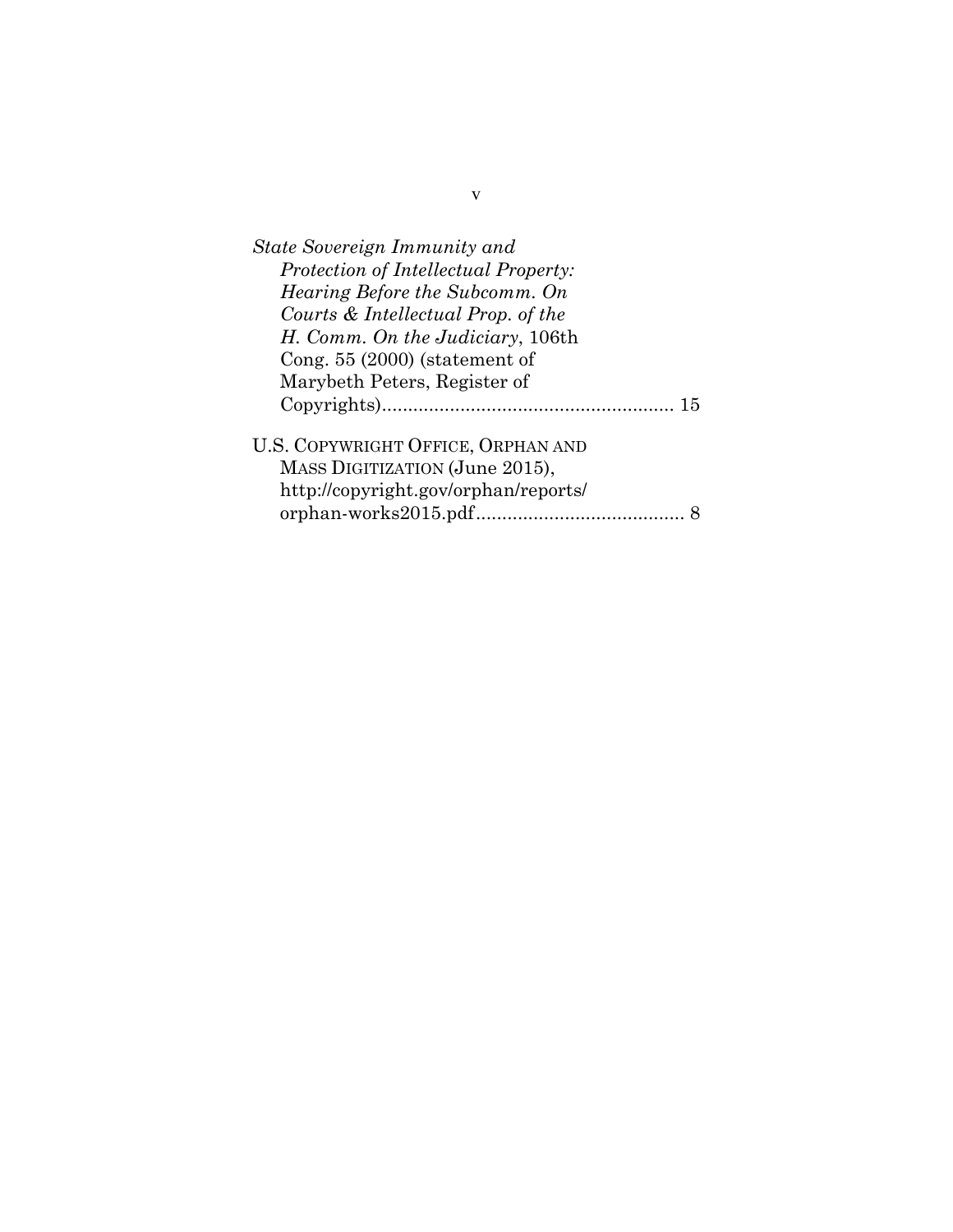#### **INTEREST OF THE** *AMICI CURIAE***<sup>1</sup>**

*Amici curiae* are among the nation's leading publishers. Each of them owns copyrights (in some works) and exclusive rights under copyright (in others), obtained through contracts to pay authors upon sales of copies or licenses of various rights (or both).

The practical ability of authors to create and of publishers to publish depends on the "exclusive rights" authorized by the Copyright Clause and implemented by successive congresses. Copyright – the engine of free expression, as the Court wrote in *Harper & Row, Publishers, Inc. v. Nation Enterprises*, 471 U.S. 539, 558 (1985) – runs only on fuel provided by a robust set of exclusive rights. *Amici* submit this brief to show the Court that the Second Circuit's decision misconceives and misapplies the fair use doctrine so profoundly that the Court should grant the writ to consider on the merits the proper scope of fair use as applied to Google's verbatim copying of over four million copyrighted books – almost certainly the largest concerted copyright infringement in United States history.

1

<sup>1</sup> Blanket consent from the parties is reflected on the docket. No counsel for a party authored this brief in whole or in part and no party or counsel for a party made a monetary contribution intended to fund the preparation or submission of the brief.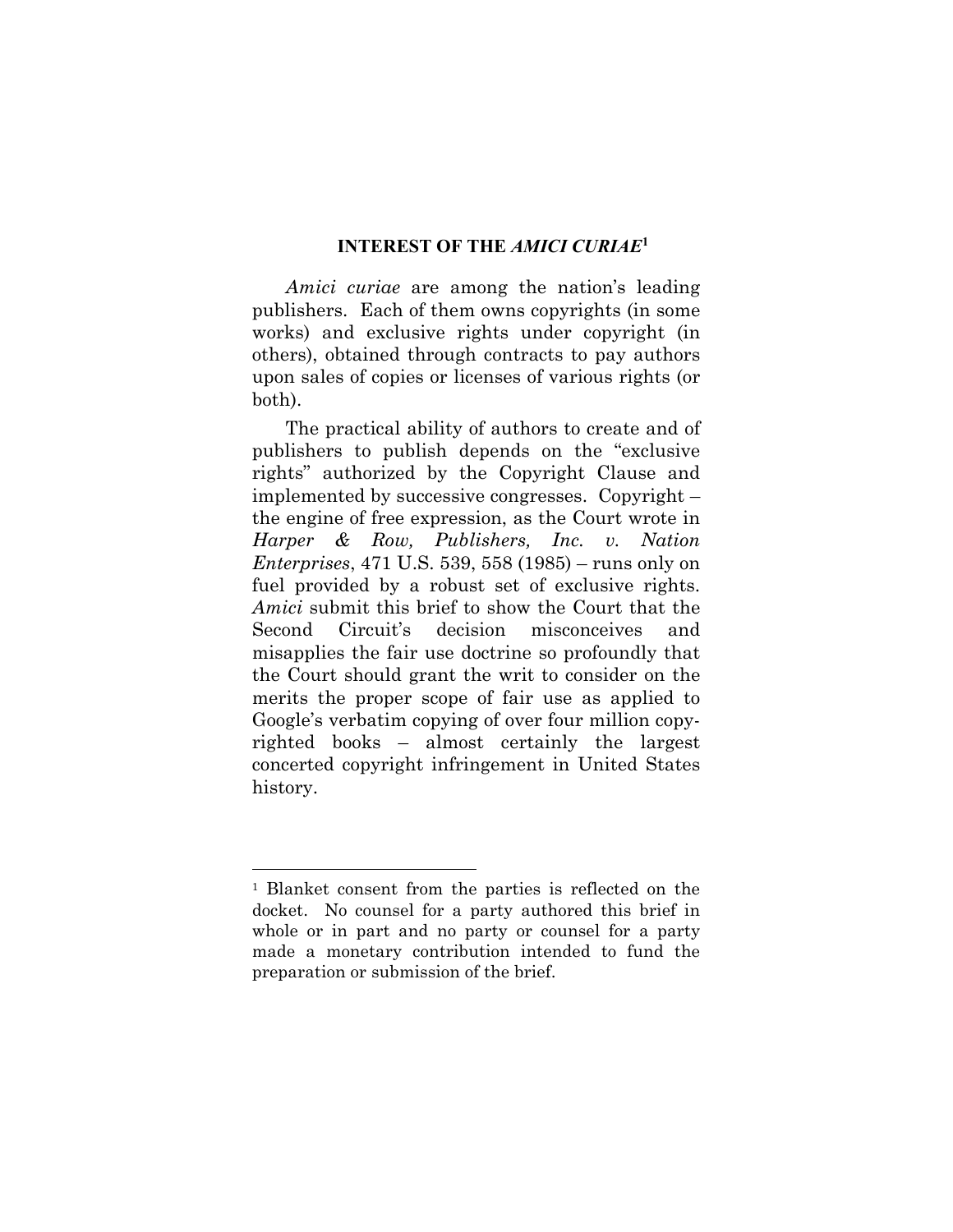### **INTRODUCTION AND SUMMARY OF ARGUMENT**

A properly balanced application of the fair use doctrine is vitally important to publishers. They are frequent *users* of fair use on the demand side, relying on it extensively in their publication of works of criticism, comment, news reporting, teaching, scholarship (in works such as histories and biographies), and research. But equally importantly publishers are *suppliers* of works fairly used, for whom it is especially important that fair use is properly limited, because an overly expansive fair use doctrine is incompatible with the exclusive rights on which copyright incentives depend. Being on both sides of the fair use relationship gives publishers a uniquely nuanced appreciation of the issue and the importance of that balance.

*Amici* agree without reservation on petitioners' questions presented. *Amici* focus here on the mistakes in the Second Circuit's opinion and its departure from previously settled fair use doctrine, especially its overly expansive view of the meaning and consequences of transformativeness, which displaces the statutory full factorial analysis Congress intended.

Review should be granted because of the conflict between the Second Circuit's decision – which will greatly harm copyright owners in their core and expectable markets – and fair use law as applied by this Court and other courts generally.

The scale of the fair use decision is unprecedented, applying on its face to the wholesale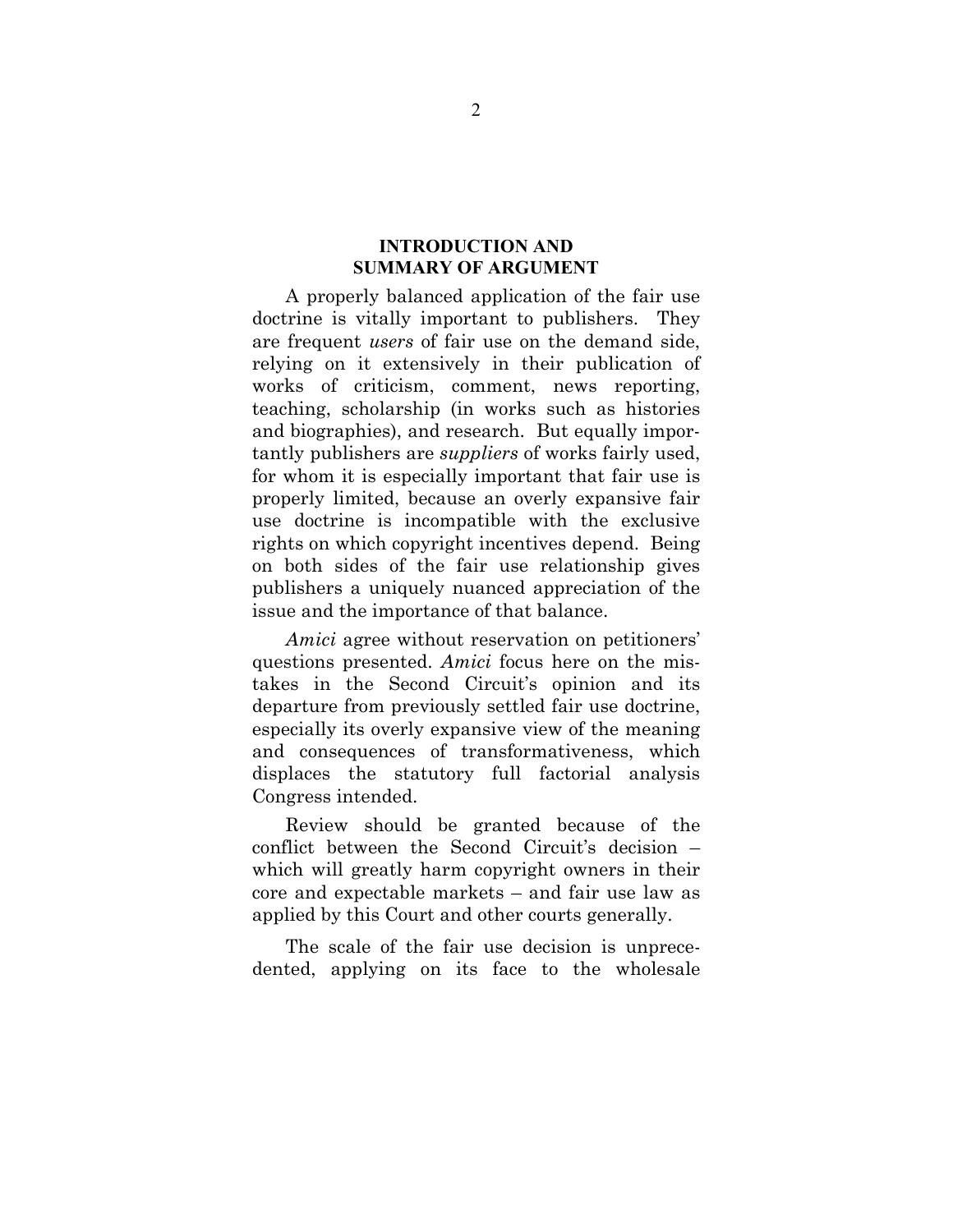copying – the mass digitization – of all the copyrighted works in one of the nation's great research libraries. The statute's express application to the fair use of particular works (as distinct from the wholesale copying and distribution of all books) is in considerable tension with the Second Circuit's decision, and that decision renders § 108, which reflects carefully worked out industry compromises, a dead letter.

The court of appeals subordinated the very right that lies at the heart of copyright – the exclusive right to reproduce. Instead, it ignored the wholesale copying, and focused its fair use analysis on the two uses Google is presently making of its digital corpus, notwithstanding that the statute gives owners an "exclusive right" to make copies, regardless of present uses.

The harm to owners from the Second Circuit's analysis stem largely from its expansive redefinition of "transformative use" to require not a new work, but only a new business idea. Because tech companies are always pursuing new ideas to use old content, the panel's approach will inevitably result in fair use determinations, and divert revenues from creators to tech companies. The court of appeals also erred in attending not to the intentions of the defendant commercial copier, but instead to those of remote end-users, an approach that creates a broad loophole for infringing intermediaries in direct disregard of Congress's express intentions.

If Google may copy every book in our great libraries, so may others, eliminating the "exclusive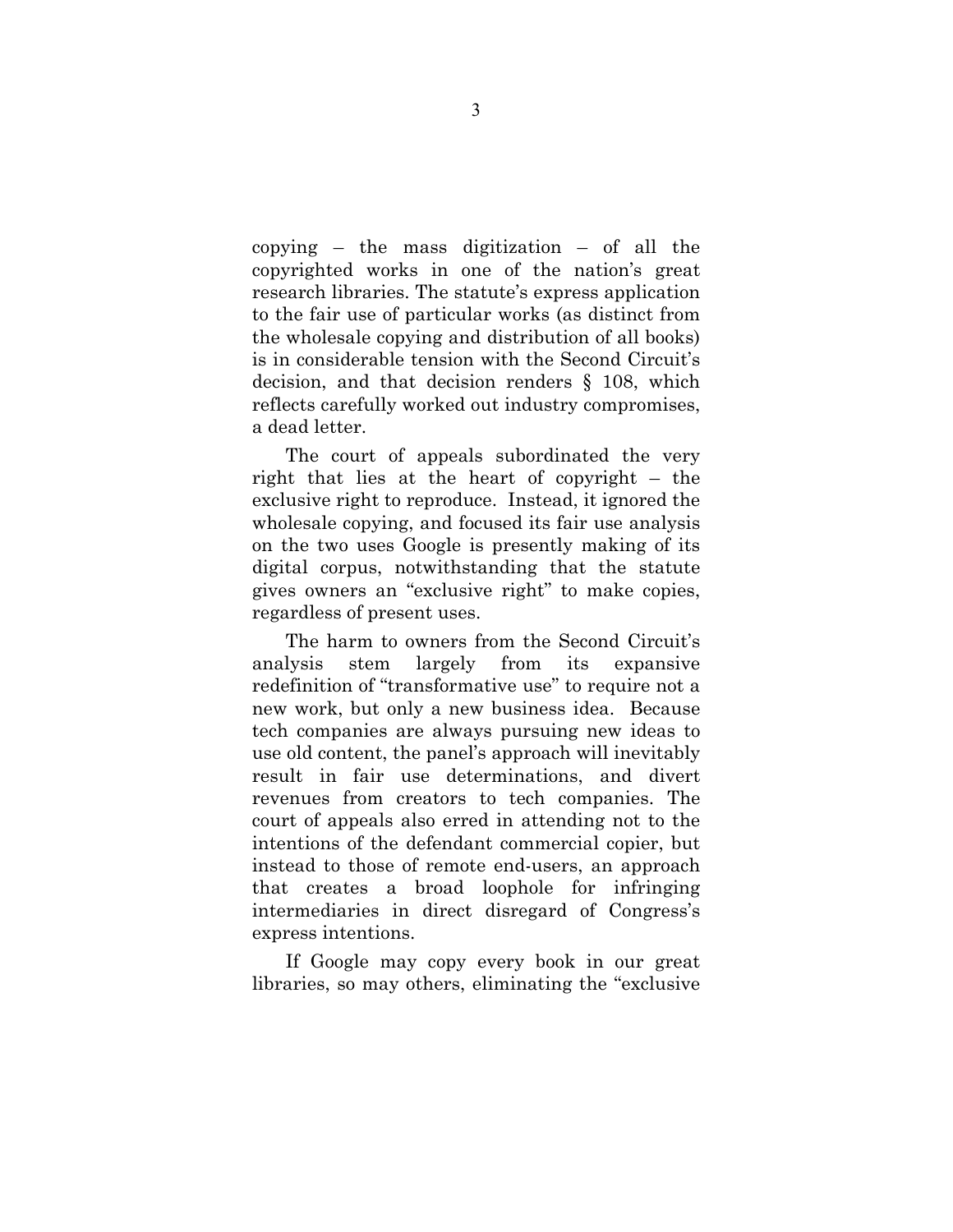right" which affords the incentives to create provided by the Framers and Congress. Far from securing exclusive rights to authors, the panel's decision goes far to eliminating them, and by providing digital copies to libraries renders copyright in books radically insecure.

#### **REASONS FOR GRANTING THE WRIT**

## **I. THE SECOND CIRCUIT'S APPROACH TO TRANSFORMATIVE USE INCORRECTLY PERMITS A COMMERCIAL ENTERPRISE TO ENGAGE IN THE VERBATIM DIGITAL COPYING OF THE ENTIRETY OF EVERY BOOK IN LIBRARY COLLECTIONS.**

### **A. Subordination of the Exclusive Reproduction Right**

Among the doctrinal changes that the Second Circuit's approach entails is a significant dilution of the value of the core, namesake copyright right  $$ the reproduction right.

The panel's decision focused exclusively on two particular "functions" – uses – that it considered Google to be undertaking after it copied every book then in the University of Michigan's and other libraries: a "search function" and a "snippet view function." That post-copying approach discounted, and indeed effectively ignored, Google's infringement of the exclusive right to reproduce the works for whatever future uses it might eventually choose to pursue. Google's infringement was complete upon its extraordinary copying, and existed regardless of any further use of the four million copyrighted works by Google (or its downstream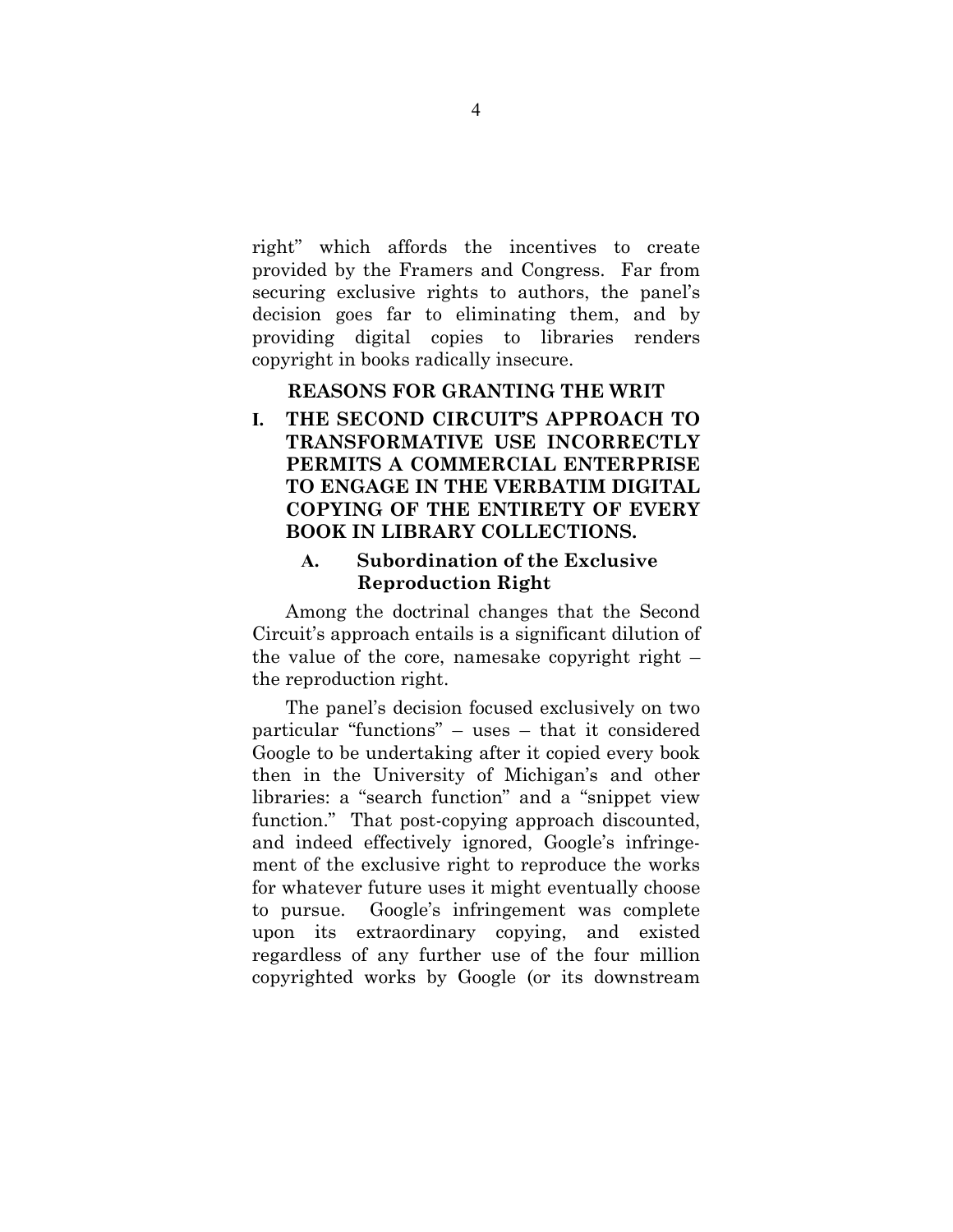customers or users). But the panel appears not to have considered whether that copying of over four million books under copyright itself, without more, created any infringement to be considered and adjudicated.

The implications and consequences of the Second Circuit's subordination of the exclusive reproduction right by its expansive definition of "transformativeness" can be seen in *Fox News Network, LLC v. TVEyes, Inc.*, 43 F. Supp. 3d 379 (S.D.N.Y. 2014), which in reliance on recent Second Circuit decisions held that regular copying of complete, 24/7 news programming is transformative and thus fair use: "By indexing and excerpting all content appearing in television, every hour of the day and every day of the week, month, and year, TVEyes provides a service that no content provider provides." *Id*. at 392.

What the Second Circuit authorized as fair use is fairly characterized as a "redistribution of wealth from the creative sector to the tech sector."2 Google is a company centered on search. Whatever its future as-yet-unplanned or at least as-yetunannounced uses of the corpus, the fact is that even in the short run, copying verbatim the content of the 4 million copyrighted books and ingesting that corpus into its search engines has already improved the Google search algorithm and is a

<u>.</u>

<sup>2</sup> The phrase is Richard Russo's. *See Richard Russo on Authors Guild v. Google,* THE AUTHORS GUILD (Jan. 6, 2016), https://www.authorsguild.org/industryadvocacy/richard-russo-on-authors-guild-v-google/.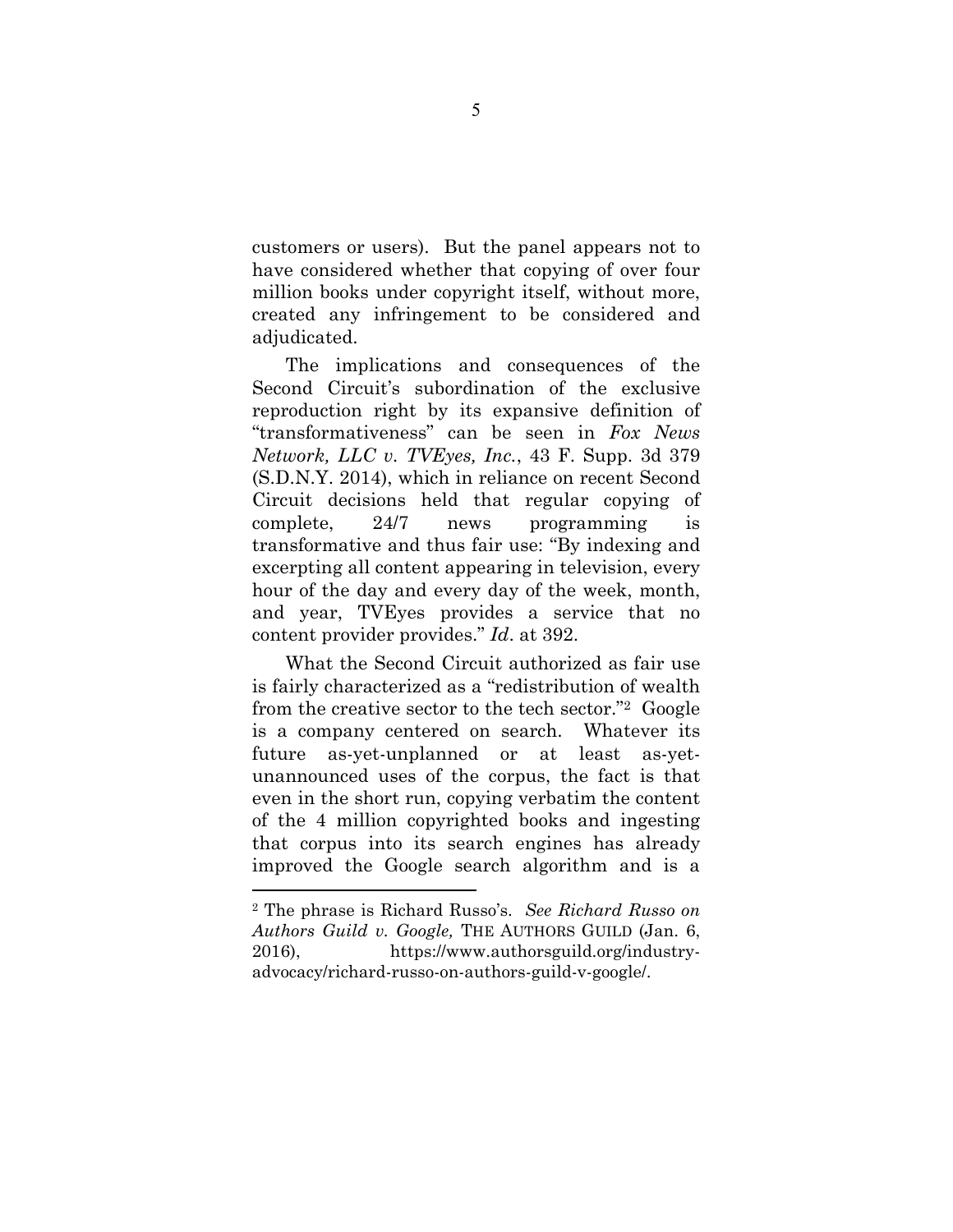concrete, immediate commercial benefit from which Google is already benefitting, while depriving copyright owners of the license fees that would otherwise be available for copying a work in which the owner has the exclusive right to copy.

The failure to consider such mass digitization and copying independently, and on the assumption that comparable copying will be undertaken widely by others, is particularly unwarranted given the requirement that courts consider "not only the extent of market harm caused by the particular actions of the alleged infringer, but also" the impact of "unrestricted and widespread conduct" by others "of the sort engaged in by the defendant . . . ." *Campbell v. Acuff-Rose Music, Inc.*, 510 U.S. 569, 590 (1994) (citing authorities). So far as the Second Circuit's opinion goes, Microsoft, Yahoo, Apple, and Amazon could undertake copying of those same four million works next month, without firm plans in hand as to what to do with them once the copies were made, without any infringement at all.

The panel's decision ignores that Congress gave copyright owners "exclusive rights" not only to use copyrighted works and to distribute them in copies, but also to "reproduce" copies in the first place. The panel offered no rationale whatsoever as to why Google's conduct in copying every book under copyright in the collection of the University of Michigan and other libraries (creating what we refer to below as "Google's corpus") was not a completed, freestanding infringement once it was undertaken, quite apart from the particular uses of its new asset that Google began indulging in, or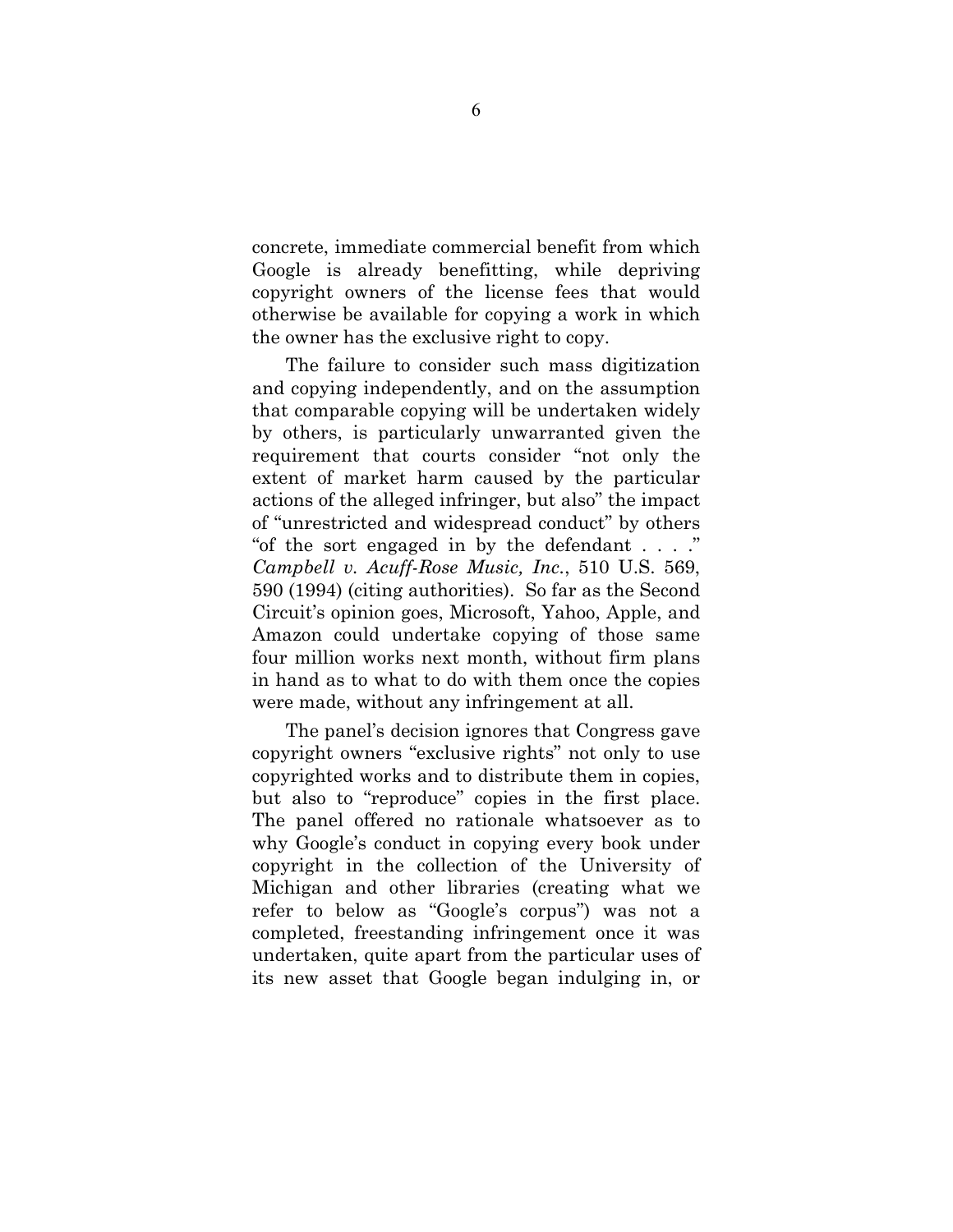might choose to undertake in the future. And there is no doubt as to the market value of the opportunity to copy on that scale: indeed, the director of the University of Michigan library, shortly before the project commenced, told a copyright symposium at Columbia Law School that "If I'm paid enough money I will make my library available for copying."3

The very structure of the copyright statutes – affording independent exclusive rights of reproduction, distribution, display, and derivative use – renders mass verbatim copying a completed freestanding infringement, especially when undertaken by a defendant with Google's protean capabilities and interests. Certainly it could not be clearer that Google's investment in digitally copying every book in the University of Michigan and other large research libraries (including every book under copyright) was undertaken not solely for the two particular uses that were addressed by the panel – which Google chose to implement while the lawsuit was threatened and underway – but rather to create a permanently valuable asset available for any of the protean uses as might arise from time to time. (Google has never given any undertaking to limit its uses to those focused on by the panel). As the Register of Copyright's recent report on Orphan Works and Mass Digitization noted after reviewing

<u>.</u>

<sup>3</sup> Quoted in Gloria C. Phares, Symposium, *To What Extent Should Libraries Be Permitted to Engage in Mass Digitization of Published Works, and for What Purposes?*, 36 COLUM. J.L. & ARTS 567, 583 (2013).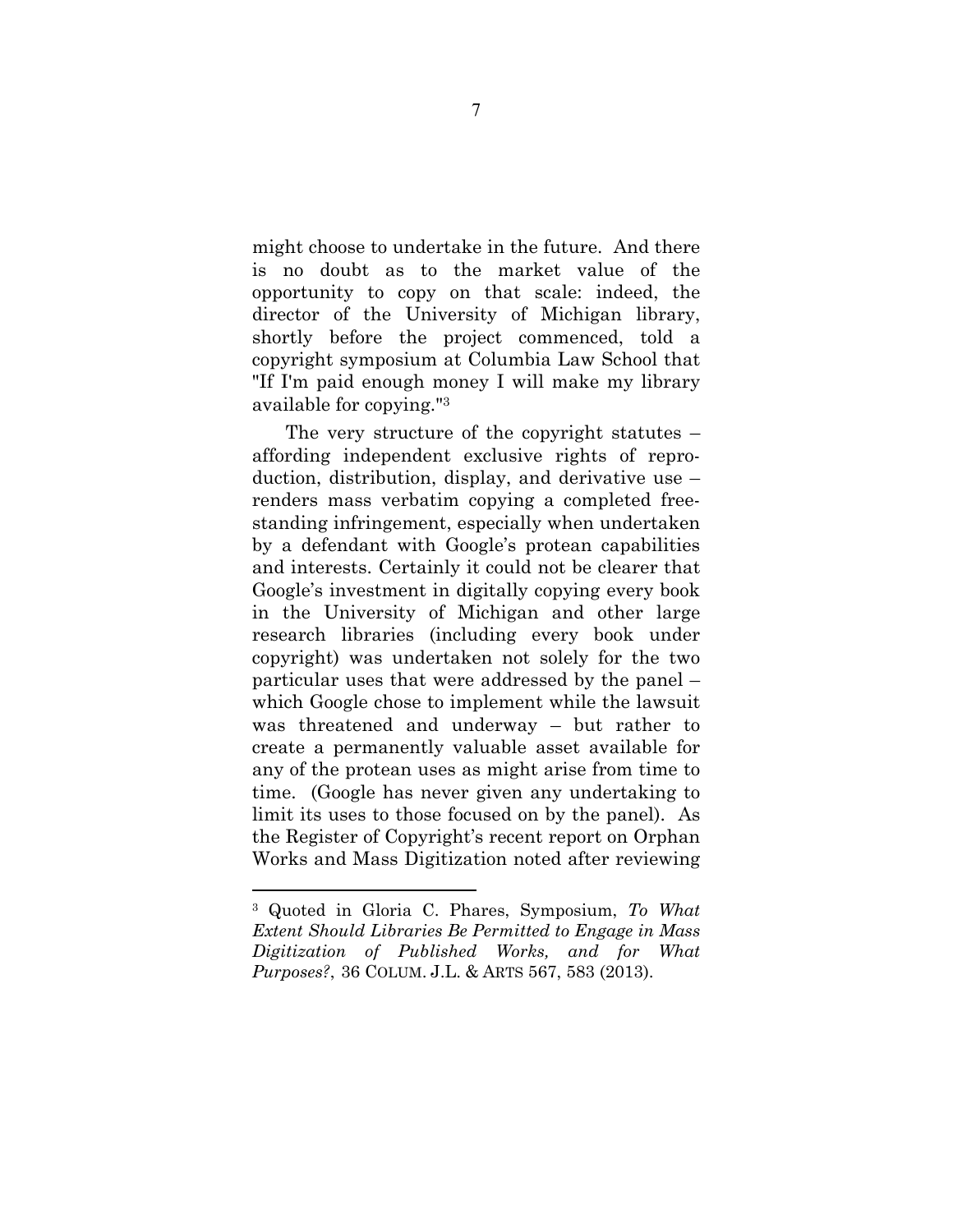comments by libraries and user groups, once works are digitized without involvement by copyright owners, copies are inevitably "available for a variety of purposes to intermediaries, end-users, or the general public."4

The failure to consider at this juncture Google's copying as an independent wrong has serious consequences. When Google undertakes further uses of its corpus, it is not at all clear that a challenge to such further uses could, at that stage, include a challenge to the foundational reproduction infringement on which such new uses would depend. Since the massive reproduction of millions of copyrighted works should be at the core of any challenge to Google's conduct regardless of the various uses tacked on in the future, now is the best, and perhaps the only, proper time for this Court to consider whether Google's wholesale verbatim copying – which under the Second Circuit's rationale Google's competitors would be free to undertake as well – is fair use in the first place.

## **B. Displacement of Full Factorial Analysis by a Swollen Doctrine of Transformative Use**

The Court should also consider whether the Second Circuit has so expanded the concept of

<sup>4</sup> U.S. COPYWRIGHT OFFICE, ORPHAN AND MASS DIGITIZATION 76 (June 2015), http://copyright.gov/orphan/reports/orphanworks2015.pdf.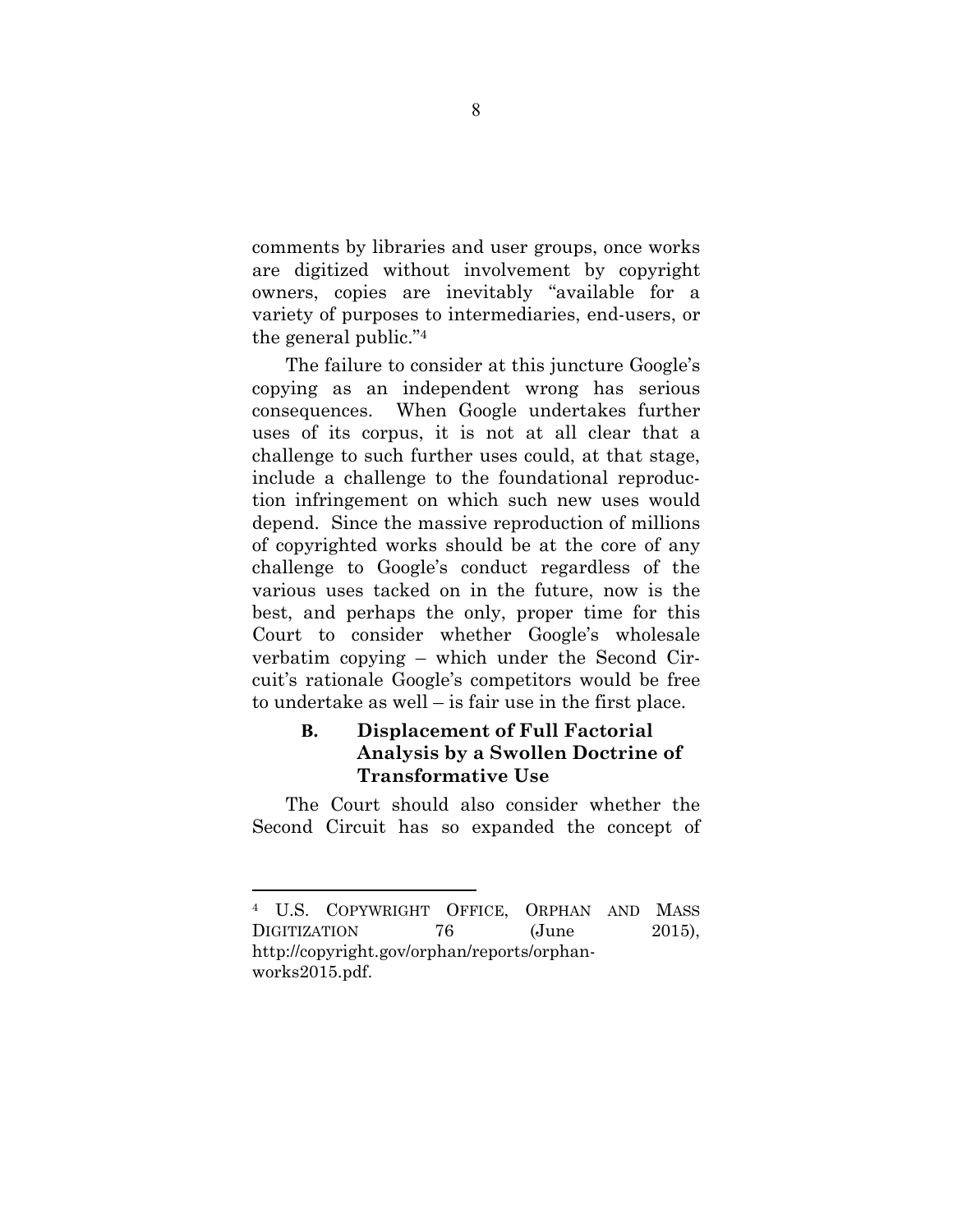"transformative use" as to have slipped its essential bounds.

*Campbell* asked whether defendants had taken portions of an old work and used them to create a "new work" that transformed plaintiff's copyrighted work. *See Campbell*, 510 U.S. at 579 (the question is "whether and to what extent the new work is 'transformative'"); *id.* ("the goal of copyright . . . is generally furthered by the creation of transformative works . . . the more transformative the new work, the less will be the significance of other factors"). That was the Second Circuit law before *Google* and its predecessor decision, *HathiTrust.*<sup>5</sup>

The panel not-so-subtly altered the inquiry employed in *Campbell* and these other cases. It asked not whether Google transformed the existing

<sup>5</sup> *Authors Guild, Inc. v. HathiTrust*, 755 F.3d 87, 96 (2d Cir. 2014). In *Infinity Broadcasting Corp. v. Kirkwood,* 150 F.3d 104, 108 (2d Cir. 1998), the Second Circuit had held that there is no transformativeness (and no fair use) where the defendant's copying "leave[s] the character of the original . . . unchanged," and that verbatim copying reflects "the total absence of transformativeness". *Id.* at 109. *See also Castle Rock Entm't, Inc. v. Carol Publ'g Grp., Inc.*, 150 F.3d 132, 143 (2d Cir. 1988) (verbatim copying "without substantial alteration, is far less transformative than other works we have held not to constitute fair use"); *Am. Geophysical Union v. Texaco Inc.,* 60 F.3d 913, 923 (2d Cir. 1994) (verbatim copying "cannot properly be regarded as a transformative use of the copyrighted material").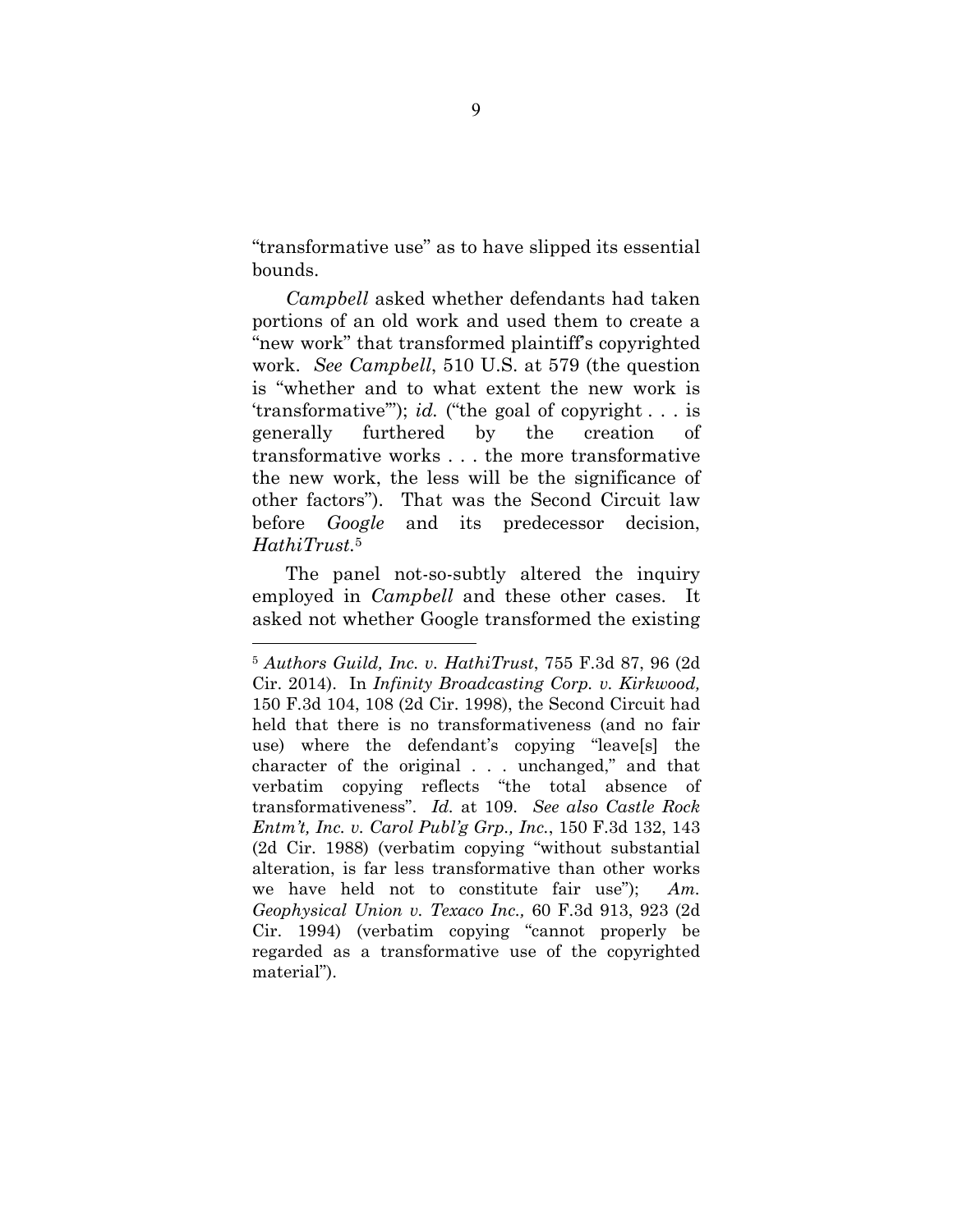work to create a new work – as this Court noted that Two Live Crew did, and which the Second Circuit had previously found *in Bill Graham Archives v. Dorling Kindersley Limited*, 448 F.3d 605, 610 (2d Cir. 2006) – but whether Google had some "transformative purpose" for copying four million books under copyright. That is a very different inquiry, and a standard enormously easier for copiers to satisfy: it looks to not whether a defendant used the plaintiff's work in creating a new work, but to whether the defendant mass digitizer has a new business idea.

Tech companies are always coming up with new business ideas, new plans for utilizing and obtaining revenues for content.6 That is what they do. Under the Second Circuit's approach, those uses will always (or virtually always) be "transformative," automatically swinging the first, second, and third fair use factors to the new tech use. The existing statutory right of creators to enjoy the fruits of new uses and derivative works will be severely limited (if not entirely eviscerated) by an endless series of "transformative" new ideas.

Note that the Second Circuit did not ask whether the principal "transformative purpose" it

<sup>6</sup> *See, e.g., Metro-Goldwyn-Mayer Studios Inc. v. Grokster, Ltd.*, 545 U.S. 913 (2005) (copying music); *Perfect 10, Inc. v. Amazon.com, Inc*. 508 F.3d 1146 (9th Cir. 2007) (copying photographs); *Fox News Network, LLC v. TVEyes, Inc.*, No. 13 Civ. 5315 (AKH), 2015 WL 5025274 (S.D.N.Y. Aug. 25, 2015) (copying the entirety of Fox's news programming).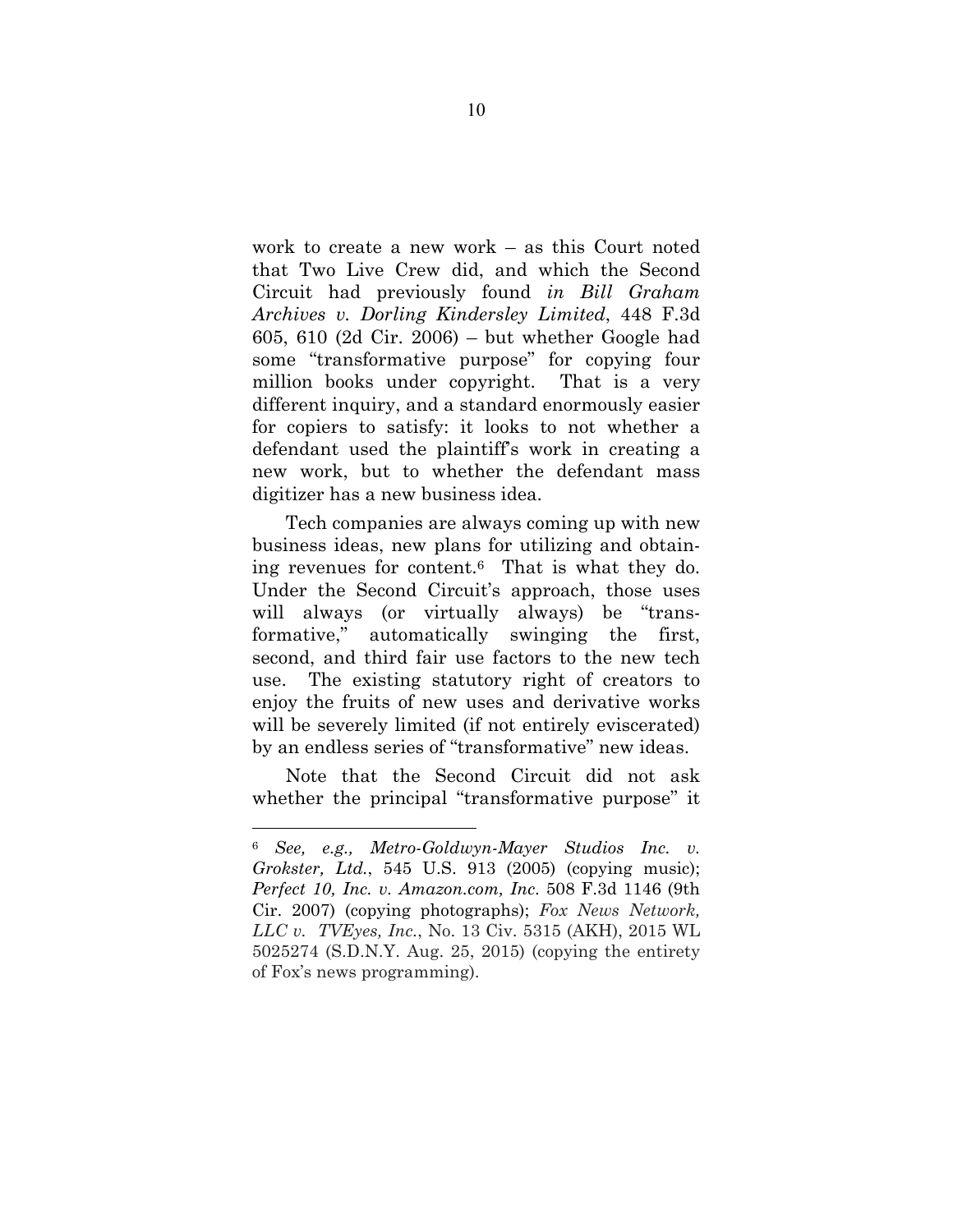addressed – "search function," enabling unknown scholars to search for "books containing a term of interest to the searcher" – in fact motivated Google's investment (which seems extremely unlikely), but only whether it was a purpose that might reasonably be furthered by the copying in question.

*Campbell* and *Harper & Row* stressed the importance of addressing all four factors, as well as any others that seem pertinent under the particular circumstances presented. "All are to be explored, and the results weighed together, in light of the purposes of copyright." *Campbell*, 510 U.S. at 578. The Second Circuit's opinion does not fairly do so; rather, it so expanded both the meaning and consequence of "transformativeness" that it essentially held that mass digitization – the wholesale verbatim digital copying of books in libraries – always hands the first and fourth factors to the user, and leaves the second and third factors categorically and uniformly unable to help the owner, no matter the creative or other qualities of the book copied.

#### **C. Whose Use Matters?**

It is a long-established principle that in a case of direct infringement, a commercial user (copier) cannot justify its actions by downstream fair use by its patrons or customers, since it is the defendants' conduct "not the acts of [remote] end-users, that is at issue . . . ." *Infinity Broad. Corp.*, 150 F.3d at 108. *See also, e.g., Princeton Univ. Press v. Mich. Document Servs., Inc.*, 99 F.3d 1381, 1386 n.2 (6th Cir. 1996) (rejecting the argument that a "copyshop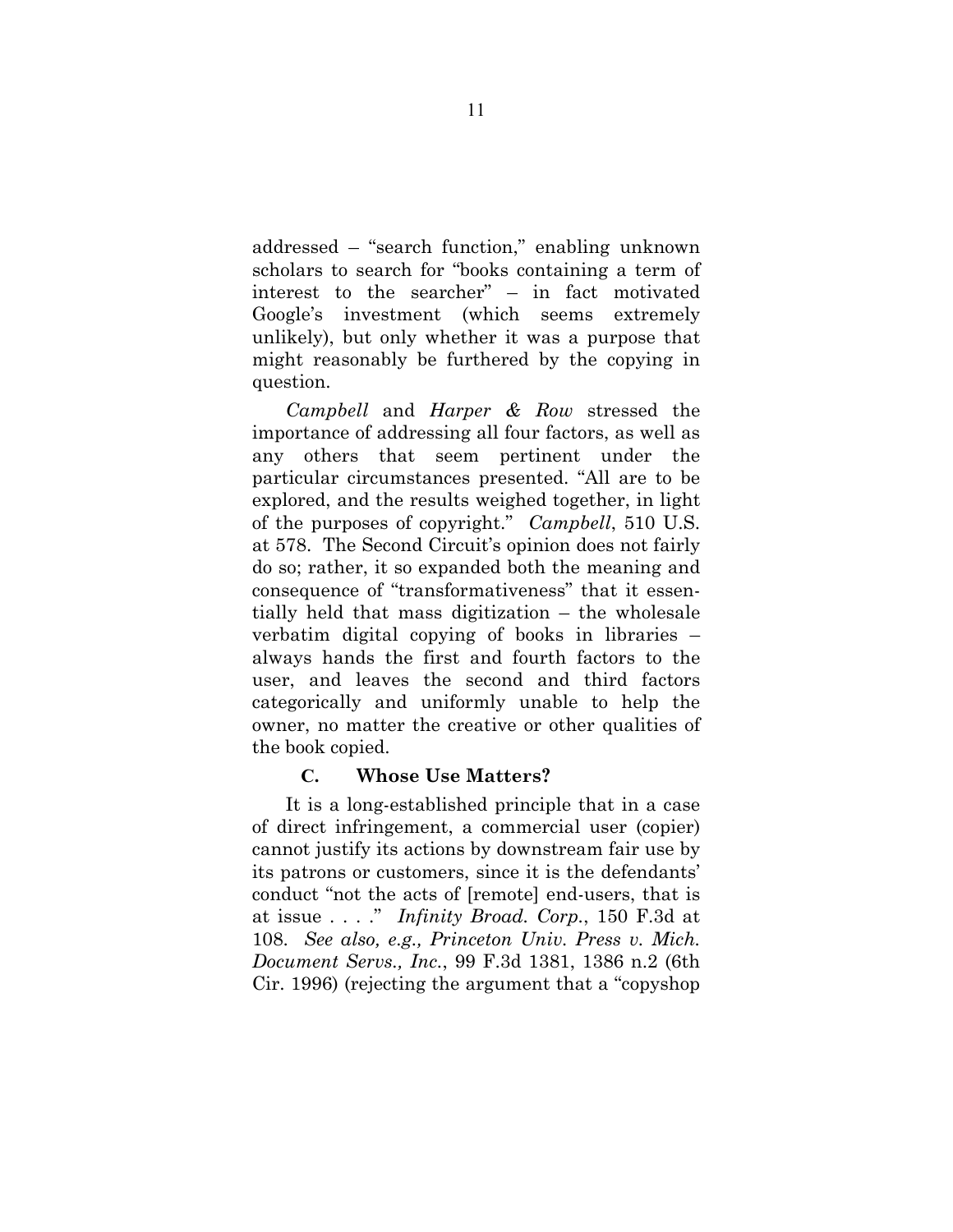merely stands in the shoes of its customers and makes no 'use' of copyrighted materials that differs materially from the use to which the copies are put by the ultimate consumer"); *Am. Geophysical Union*, 60 F.3d at 921-25 (looking to the use by Texaco, the copying party, rather than the use of individual researchers); *Pac. & S. Co. v. Duncan*, 744 F.2d 1490, 1496 (11th Cir. 1984) (fair use analysis of copying of news clips for sale should look to the copier's purpose, not the purposes of its customers); *Basic Books, Inc. v. Kinko's Graphics Corp.*, 758 F. Supp. 1522, 1531-32 (S.D.N.Y. 1991) (copying of student course-packs by commercial copy shop should consider the copy shop's purpose, not the purposes of its customers).

The Second Circuit's decision takes the opposite approach. It ignores that Google is a commercial enterprise focused on search that engaged in wholesale verbatim copying of over 4 million copyrighted books without thereby creating any new works, and whose own purpose was obviously to construct an enormously valuable corpus which it could use permanently for whatever purposes it chooses to engineer and pursue. It considered instead the hypothesized purposes of certain of Google's downstream users ("searchers") who are engaged in activity which the panel considered useful. The panel made a doctrinal change that excuses, permits, and thereby encourages the establishment and growth of intermediate copy service businesses. The consequence is a broad loophole for infringing intermediaries.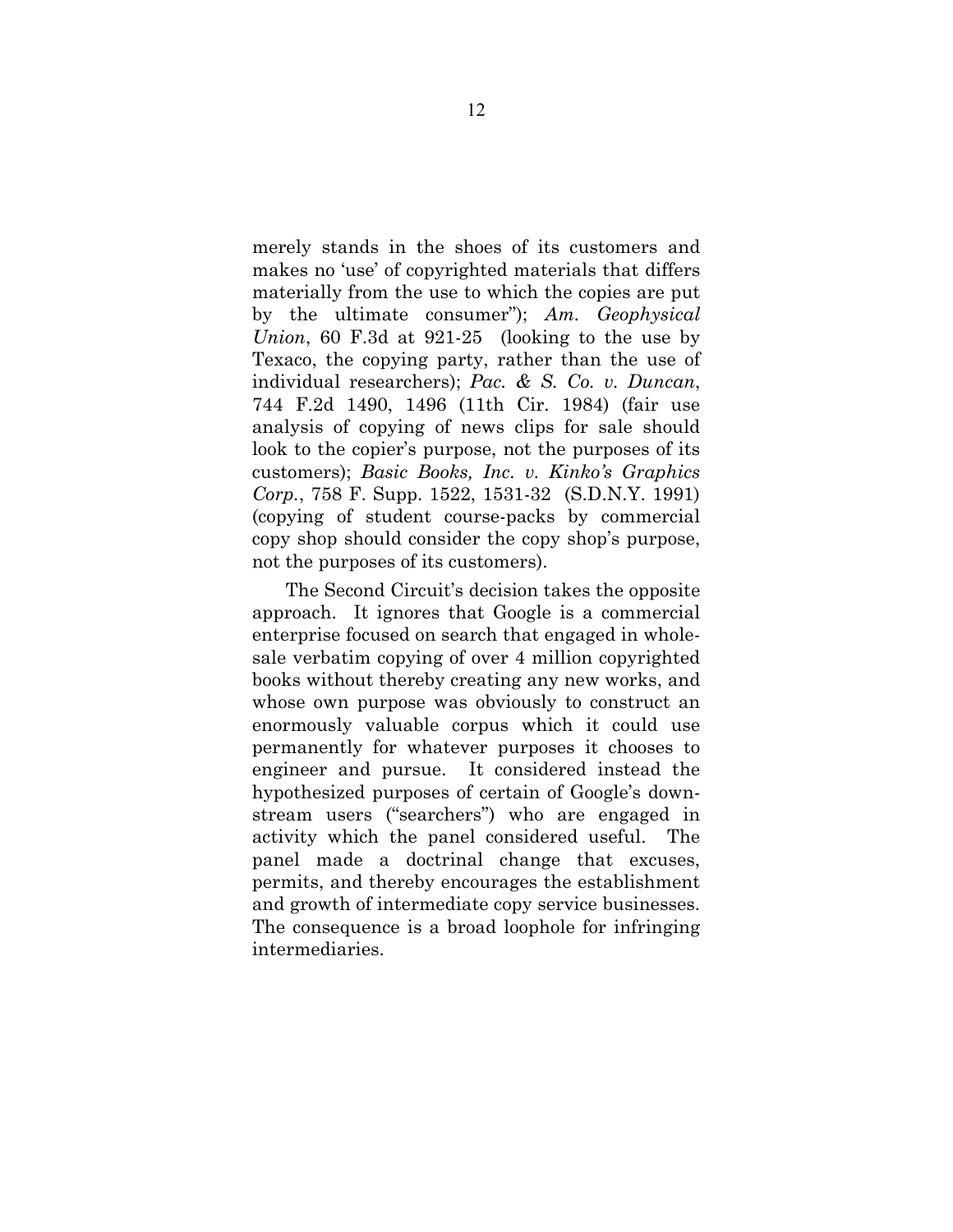Looking to the purposes of Google's ultimate customers (engaged in the two uses released so far) has the odd result of proceeding as if Google had no purpose of its own for the copying four million books. Nor can the commerciality of Google's project be analogized to the for-profit motive accompanying much core copyrighted creation, such as the networks' creation of newscasts, or publishers' publishing operations. Google's book project is not fairly analogized to those for profit endeavors; unlike newspapers and other news operations, it is not creating content for profit, but only copying it verbatim for profit. Yet in the Second Circuit's analysis, that Google copied four million books not to create new works – but for whatever lawful purposes might recommend themselves in the future – is not factored into the analysis at all.

Industrial copiers like Google are investing enormous amounts on digitizing and copying millions of books, on the understanding that the investments are likely to spawn huge quantities of copying for as yet unknown but protean purposes. An analysis that looks at the interests of ultimate end-users, rather than at the interests of commercial copiers like Google and its competitors, deprives creators of the opportunity to share in the value that new technologies bring to existing creative works.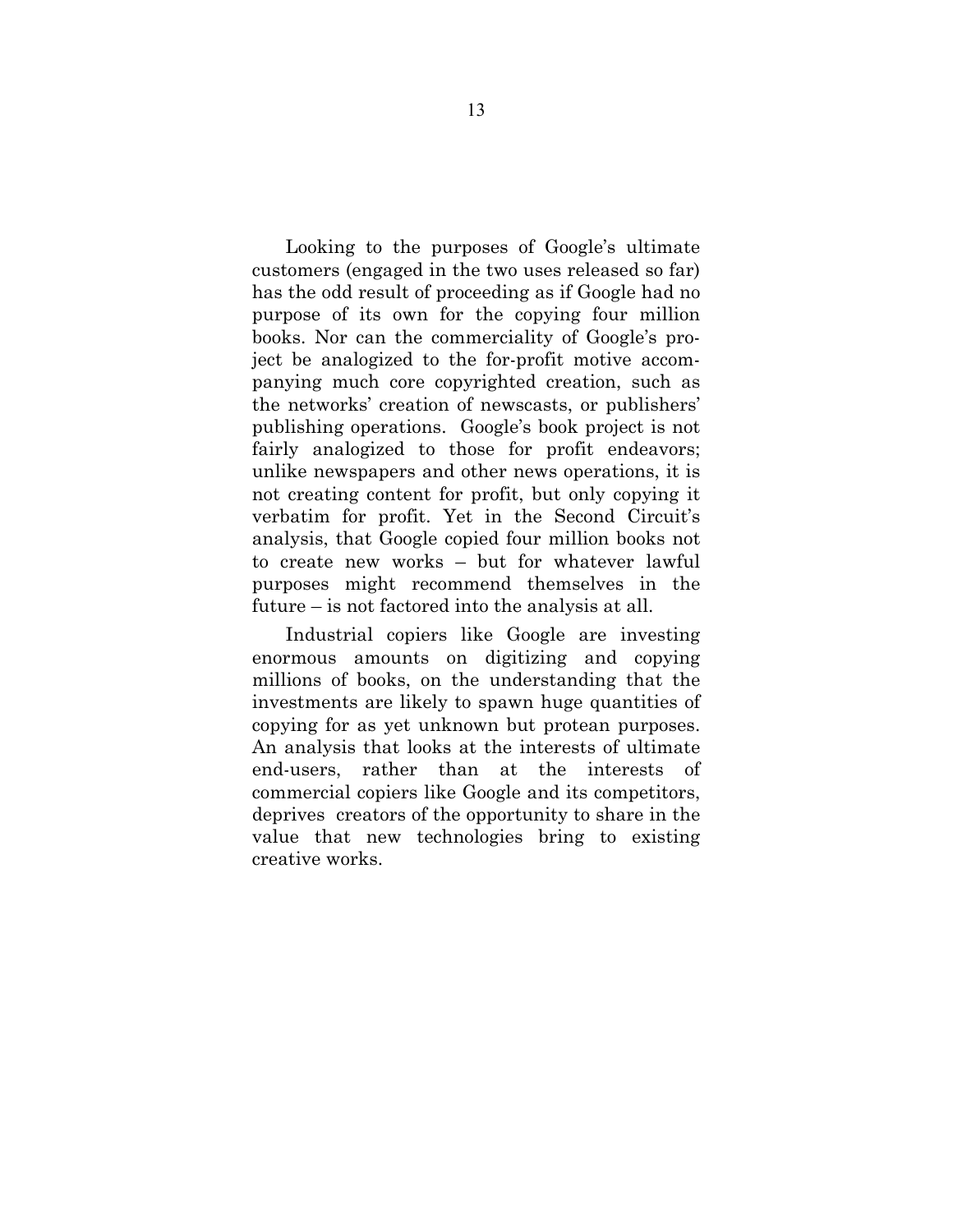### **II. THE SECOND CIRCUIT'S DECISION ELIMINATES THE EXCLUSIVE RIGHTS TO COPY AND DISTRIBUTE COPIES AND RENDERS COPYRIGHTED WORKS RADICALLY INSECURE.**

In an insufficiently noticed word-choice, the Copyright Clause empowers Congress to promote literary production by "*securing* . . . to Authors" – not just granting them – "the exclusive Right to their respective Writings . . . ." U.S. CONST. art. I, § 8, cl. 8. And Congress has exercised that power by putting at the center of each succeeding copyright law the "exclusive rights" to "reproduce the copyrighted work in copies," and "to distribute copies . . . of the copyrighted work to the public." *See, e.g.,* 17 U.S.C. § 106.

The Second Circuit's decision does not "secure" those rights, but infringes and jeopardizes them, by eliminating the exclusive reproduction and distribution right for books purchased by libraries. Publishers and copyright owners generally no longer enjoy an exclusive right to make copies, but one shared by Google (and its competitors). Google – and by inescapable inference every other person or enterprise that chooses to engage in a competing business – now possesses (in common with copyright owners) both the previously exclusive right to reproduce books in copies, and the previously exclusive right to distribute copies to the hosting libraries – the publishers' core market! – by delivering them in payment for the access thus afforded.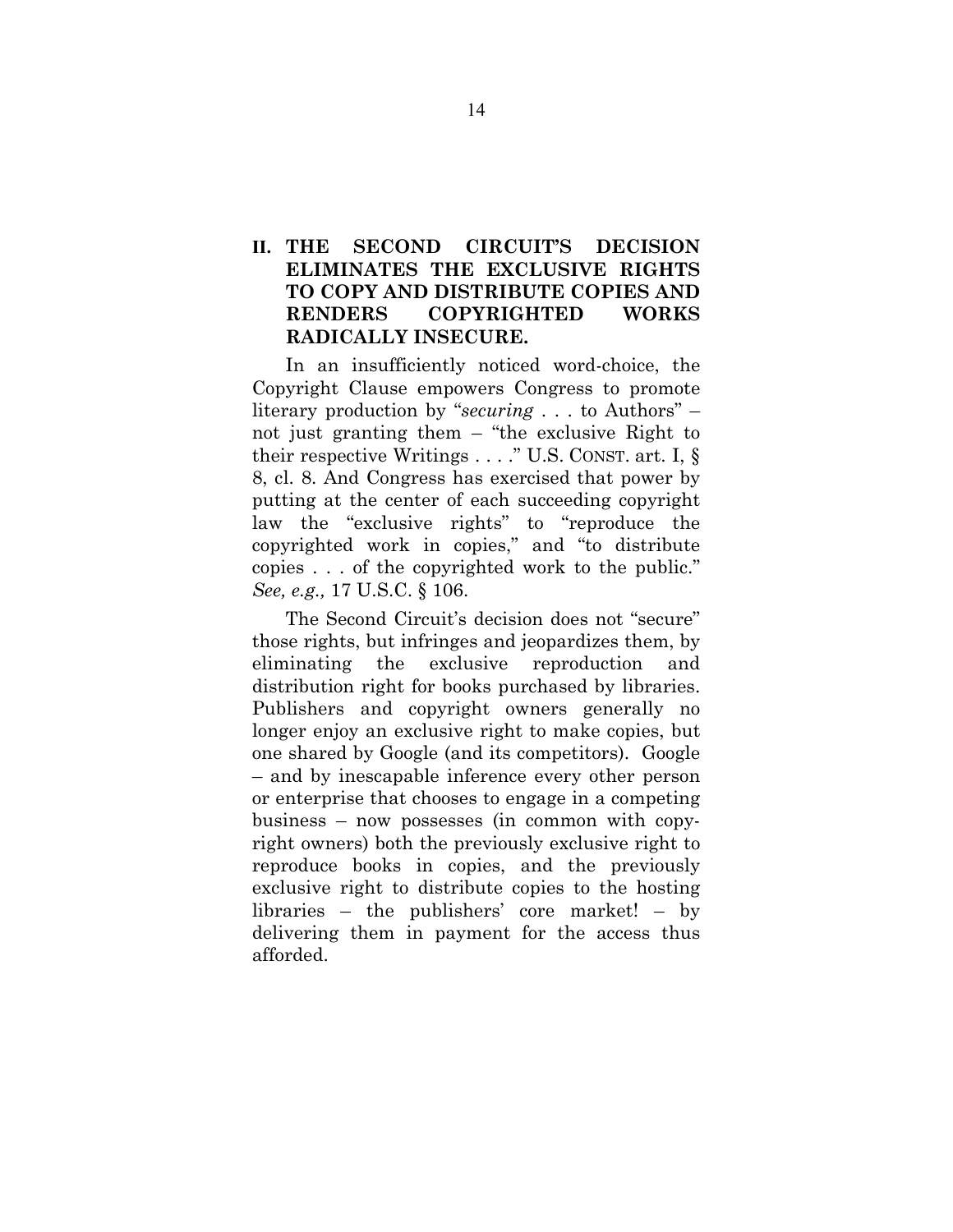Moreover, the Second Circuit's decision not only partially eliminates the heretofore statutorily exclusive rights to copy and distribute; it renders even the remaining shared rights radically insecure. That is because among the libraries to which Google is permitted to distribute multiple digital copies it has made for them are those shielded by Eleventh Amendment immunity – and therefore free of the deterrents to infringing copying that would apply to libraries not so comprehensively insulated from suit and liability. The Second Circuit's suggestion that if the libraries "use the digital copies Google created for them in an infringing manner," they "may be liable to Plaintiffs for their infringement" is thus no answer at all. *Authors Guild v. Google, Inc.*, 804 F.3d 202, 229 (2d Cir. 2015).7

<sup>7</sup> *See, e.g., Chavez v. Arte Publico Press*, 204 F.3d 601, 603 (5th Cir. 2000) (directing dismissal of copyright infringement claims against a state entity clothed with Eleventh Amendment immunity, and holding unconstitutional the Copyright Remedy Clarification Act, which sought to abrogate the state's Eleventh Amendment immunity to suit for copyright infringement); *cf. Fla. Prepaid Postsecondary Educ. Expense Bd. v. Coll. Sav. Bank*, 527 U.S. 627, 647-48 (1999) (Eleventh Amendment bars suits against State entities for patent infringement). In 2000, former Register of Copyrights Marybeth Peters testified in the wake of *Chavez* that the *Ex Parte Young* doctrine "provides only limited relief . . . because it provides no compensation for the damages already inflicted upon a copyright owner due to past infringement by a State." *State Sovereign Immunity and Protection of Intellectual*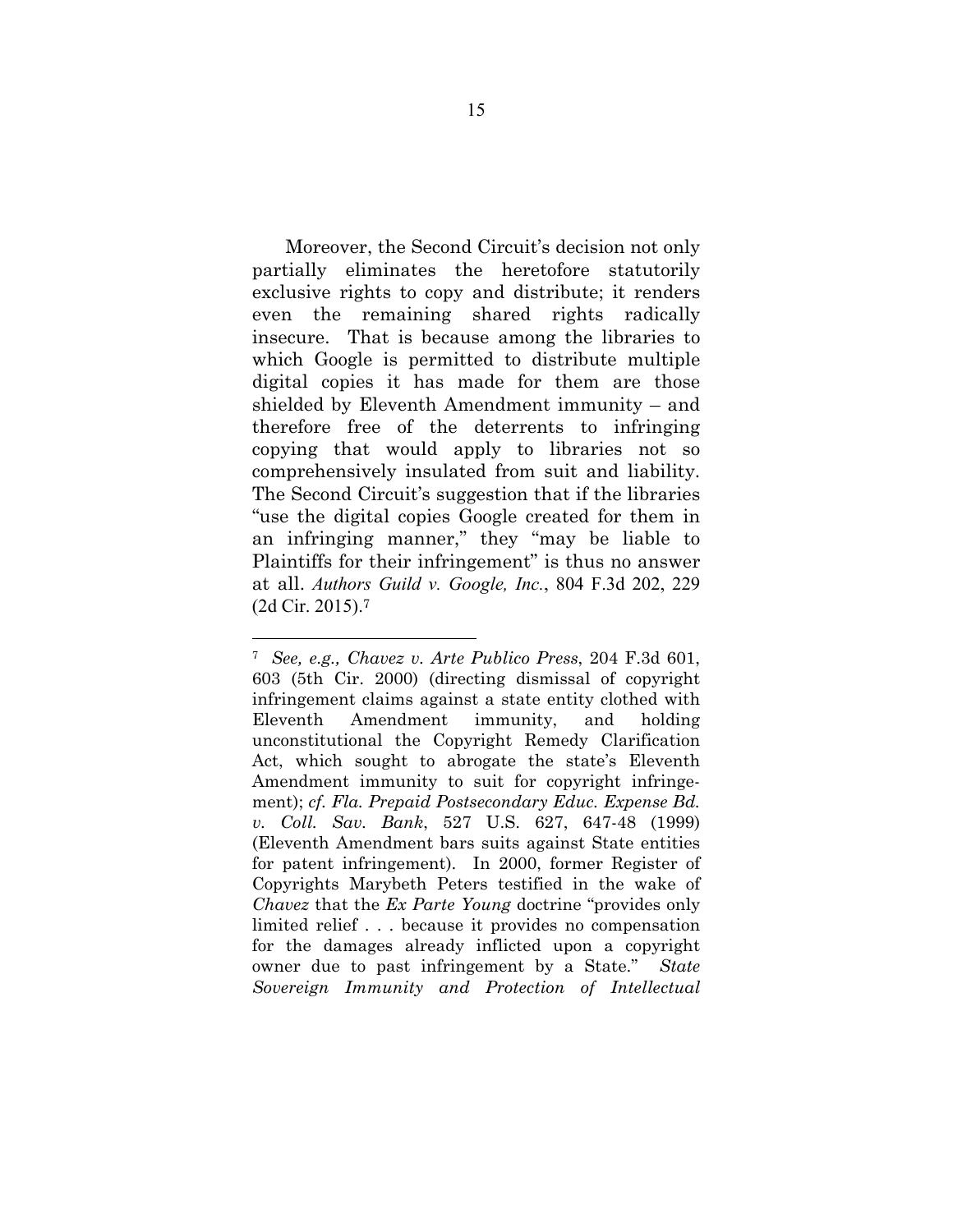It is not a fair response to this argument that the Second Circuit's decision was only a garden variety application of fair use, not the effective elimination of two exclusive rights. That might be so if the decision were limited to a particular book, or perhaps to a narrow category of books. But the decision was written far more broadly than that. It applies to every book in the nation's leading research libraries, categorically, so that the same result obtains for every single book regardless of its contents. That amounts to a fundamental statutory revision, not an instance of fair use.

Like the rest of us, publishers and authors live in a world in which even the government's classified secrets are exposed to widespread digital distribution. The hope that digital copies of books that financially strapped students are required to obtain and read will remain secure from digital distribution is far too slender a reed on which to rest the security of copyright owners and the revenue streams that induce further discovery and creation. At a minimum, that risk is sufficiently real so that it should be considered by this Court.

*Property: Hearing Before the Subcomm. On Courts & Intellectual Prop. of the H. Comm. On the Judiciary*, 106th Cong. 55 (2000) (statement of Marybeth Peters, Register of Copyrights).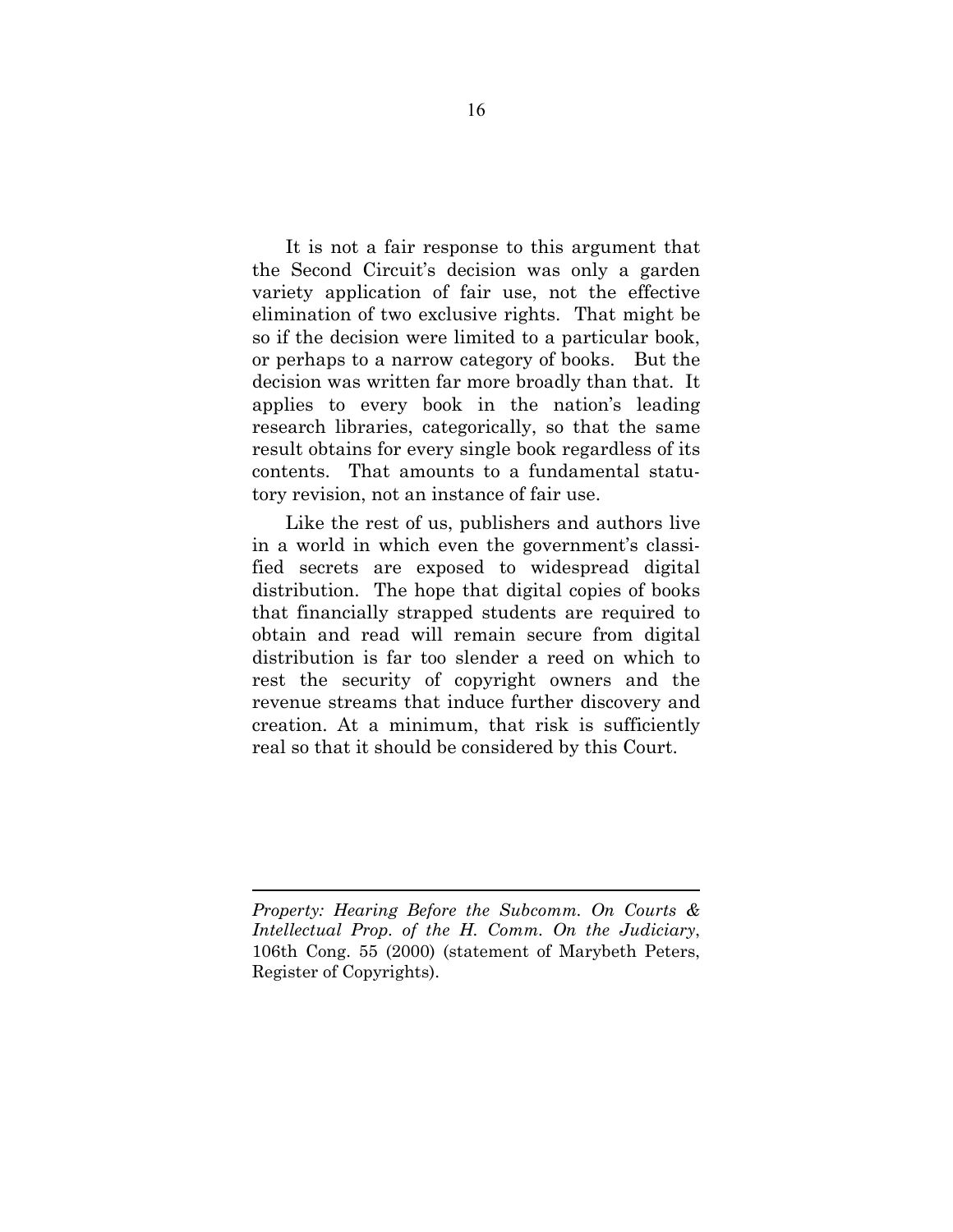## **III. THE UNPRECEDENTED SCALE OF THE SECOND CIRCUIT'S FAIR USE DOCTRINE SUPPORTS REVIEW**.

The statutory provision codifying fair use, 17 U.S.C. § 107, provides for fair use analysis on a retail, occasional basis. It speaks in the singular of "the fair use of a copyrighted work," looks to "the use made of a work in any particular case," and requires analysis of "the use" of "the [particular] copyrighted work" and "the potential market for or value of the copyrighted work." *Id.* (emphasis added). In *Campbell*, 510 U.S. at 582-94, Justice Souter's opinion for the unanimous Court focused on the particular song used, and even when the Court discussed the problem of parodies categorically, it was careful to note that different results might well result from differences in particular works copied or created as new works. *See also Harper & Row, Publishers, Inc.*, 471 U.S. 560-69 (analyzing the particular work in suit).

By contrast, the Second Circuit's decision treats every book in the nation's great research libraries as fungible, ignoring the longstanding book-by-book approach to determining when a work is used fairly. The panel's analysis is scaled not to particular books but broadly to Google's mass digitization of over four million books under copyright; its obtaining the works by providing the libraries that supplied them for copying with multiple copies for their own internal use; and its use of those copies to enhance its search functionality. Indeed, the decision below concerns – and will readily be applied to – the massive,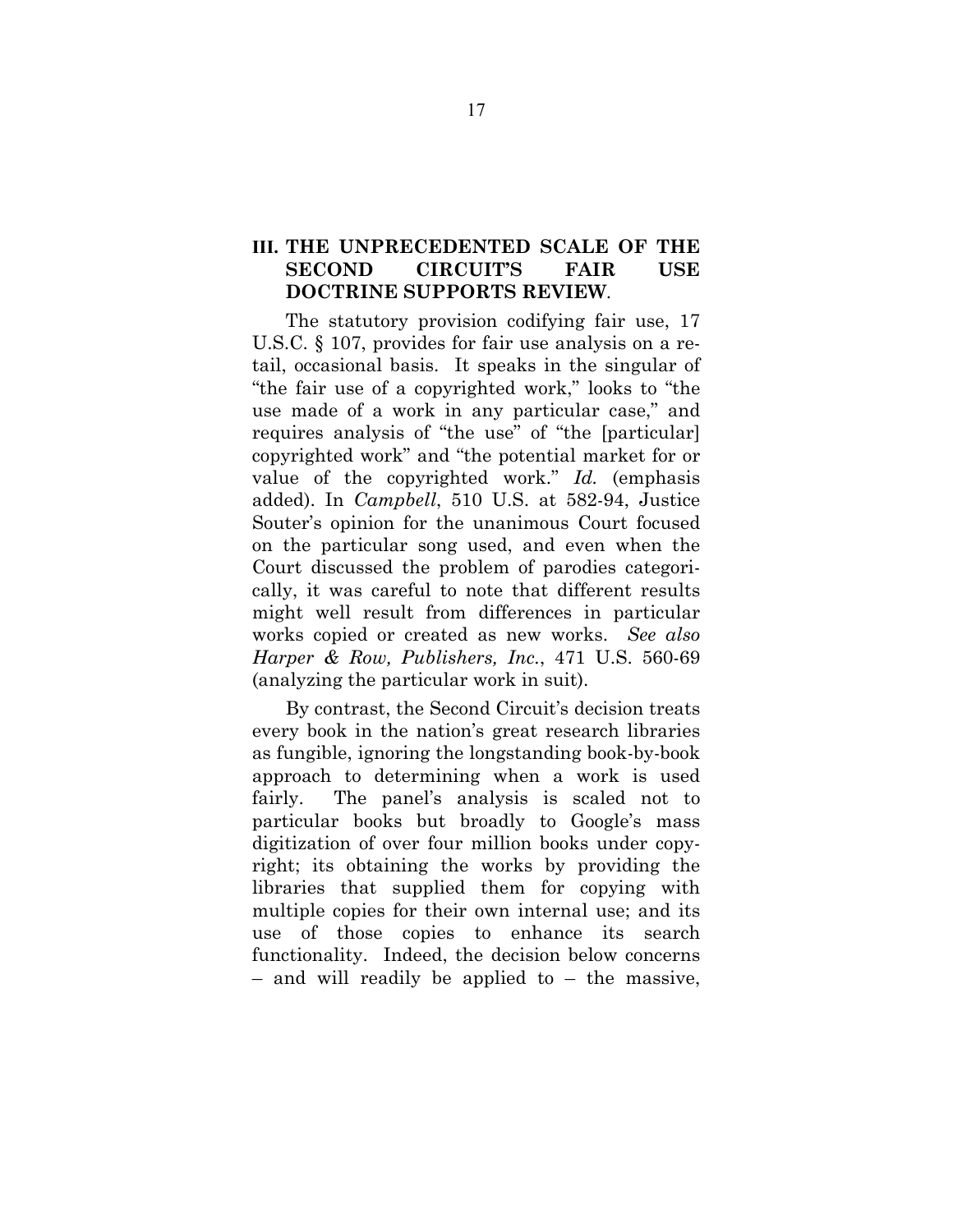regular, repeated, concerted, enterprise-level copying of millions of copyrighted works.

The scale of the panel's fair use decision is thus unprecedented, as comparison with *Harper & Row* and *Campbell* make plain.8 The move from workspecific fair use assessment to broad scale approval of a mass digitization project at some of the nation's largest research libraries – on the theory that Google's copying of four million books was fair regardless of the particular books involved – looks and feels more legislative than judicial, since it is not limited to particular works (or even particular kinds of works). The Second Circuit never paused to consider whether the application of fair use to regular, focused, enterprise-level takings – a world away from the individual, ancillary (albeit important) uses usually involved in fair use cases – was consistent with the balance worked out judicially over generations and ratified by Congress in the 1976 copyright revision.

That broad extent of copying held fair by the Second Circuit in a single stroke is a prime reason for granting the writ. This is not a typical fair use case addressing a single use of a single work; it entailed the wholesale copying of millions of books, by one of the largest corporations in the nation, supported by libraries whose needs were legislatively addressed by 17 U.S.C. § 108. Section

<sup>8</sup> *See also Am. Geophysical Union*, 60 F.3d at 918 (workby-work consideration); *Princeton Univ. Press*, 99 F.3d at 1386 (same); *Cambridge Univ. Press v. Patton*, 769 F.3d 1232, 1259-60 (11th Cir. 2014) (same).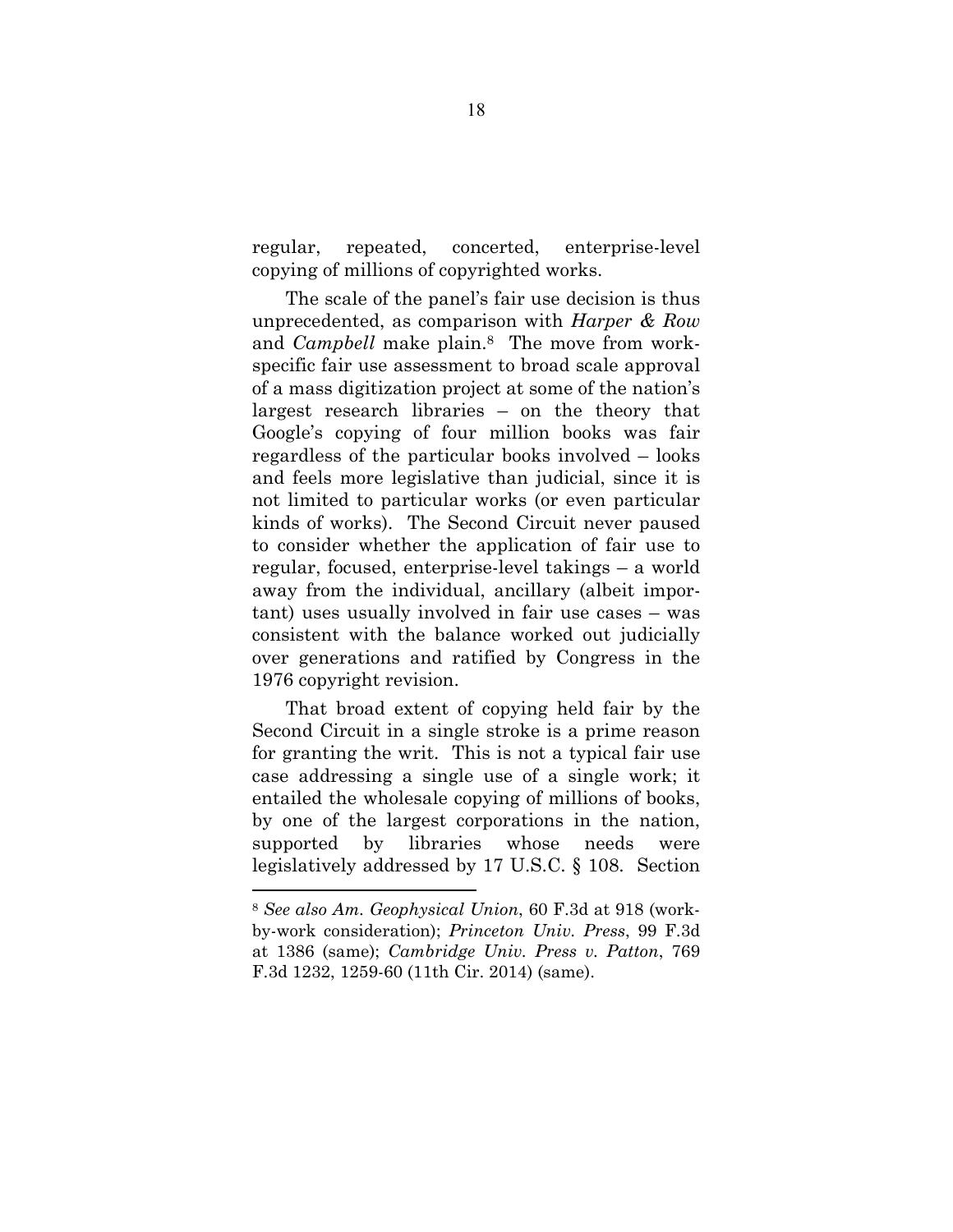108's bounds reflect the carefully-considered compromises in the 1976 Act, which the decision here entirely ignores and effectively renders a dead letter.9

<sup>9</sup> The scope of copying permitted by § 108 is much narrower than the copying authorized by the Second Circuit, as a result of statutory text which reflects the negotiated industry compromise that Congress implemented in § 108. Among other grounds, § 108 authorizes only copying by "a library or archives, or any of its employees," not by a commercial enterprise like Google; only copying "made without any purpose of direct or indirect commercial advantage," which cannot be said of Google's copiers; only upon the provision of certain notices, *see* § 108(a)(3), which were not provided by Google; and only if the library "has, after a reasonable effort, determined that an unused replacement cannot be obtained at a fair price . . . . " *See generally* Laura N. Gasaway, *Libraries, Digital Content, and Copyright*, 12 VAND. J. ENT. & TECH. L. 755 (2010). Under § 108(a)(1), a library may not contract out copying to a commercial organization, even if the library would be allowed to perform the same activities. *See* H.R. Rep. No. 94-1476, at 74-75 (1976).